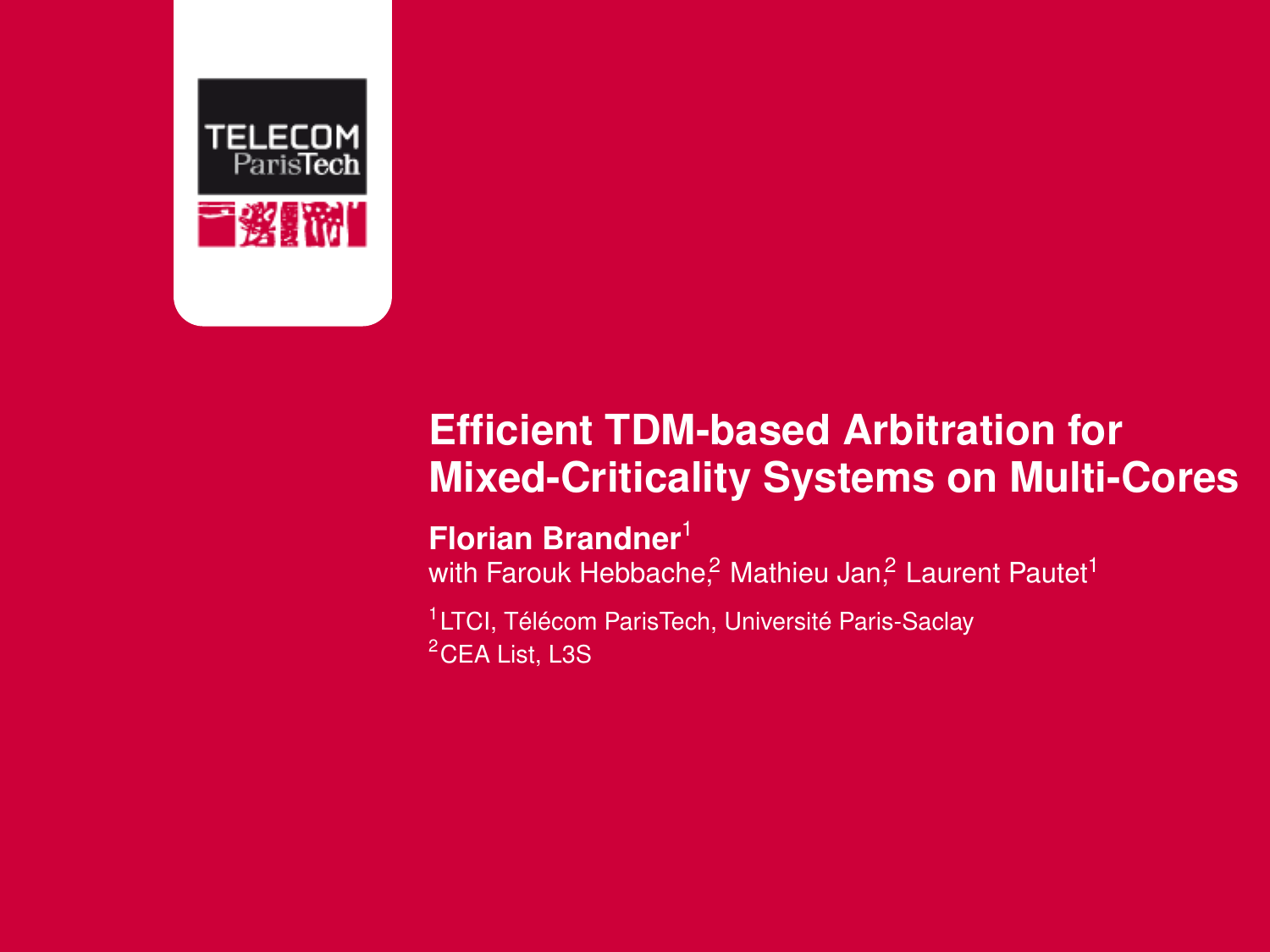#### **Real-Time Systems**

- Traditionally consist of
	- A set of tasks  $\tau_1, \ldots, \tau_n$
	- Perform computations within a given time budget (Worst-Case Execution Time aka. WCET)
	- Need to respect deadlines
	- Often need to execute periodically
- Observation:

#### **Tasks rarely use their full time budget**

⇒ Resources (CPU, memory, ...) are under-utilized

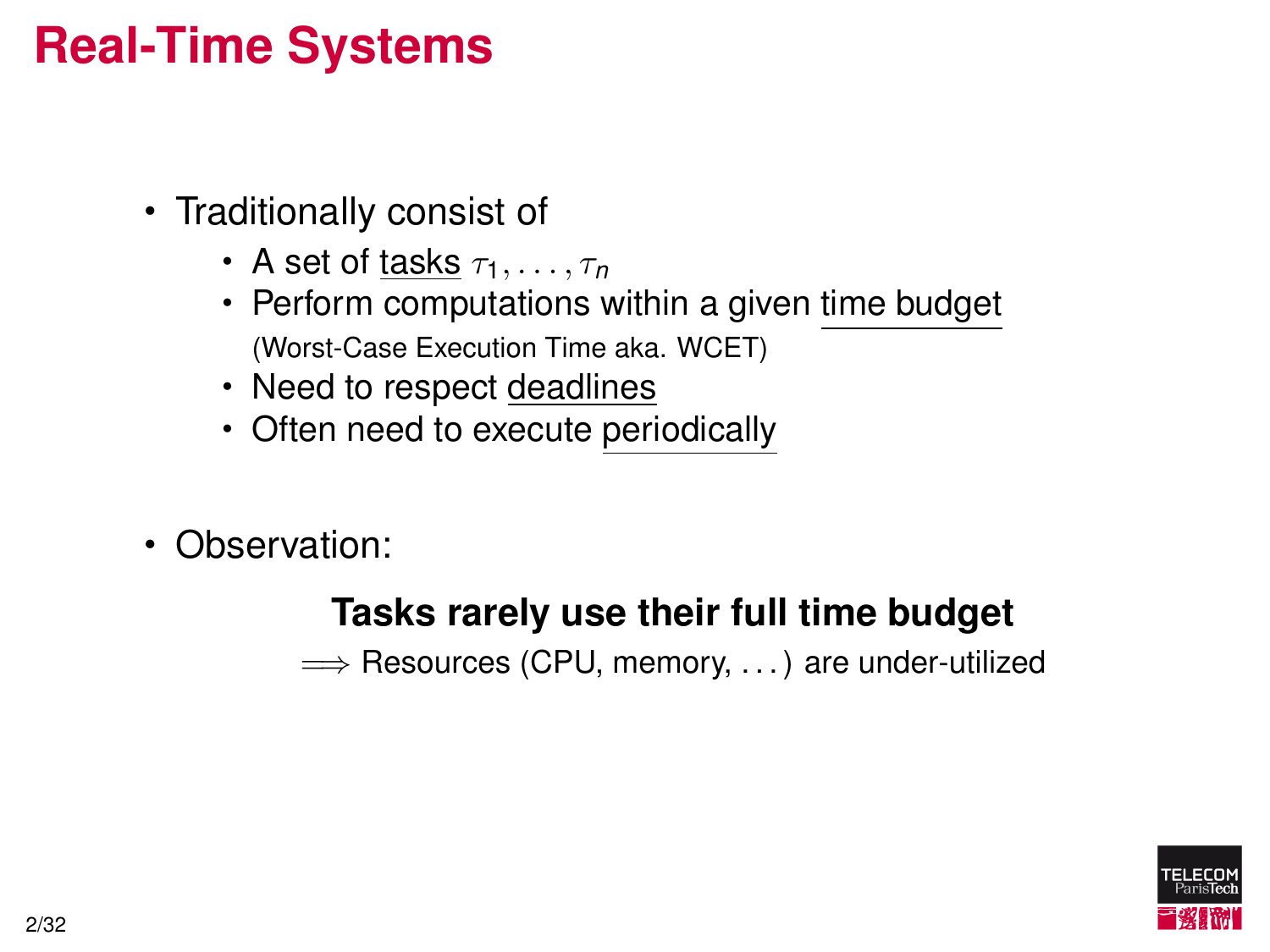## **Mixed-Criticality Systems**

- Basic idea:
	- Divide tasks into critical and non-critical tasks
	- Strict timing guarantees only for critical tasks

**Improve resource utilization by executing non-critical tasks as long as critical tasks meet their deadlines**

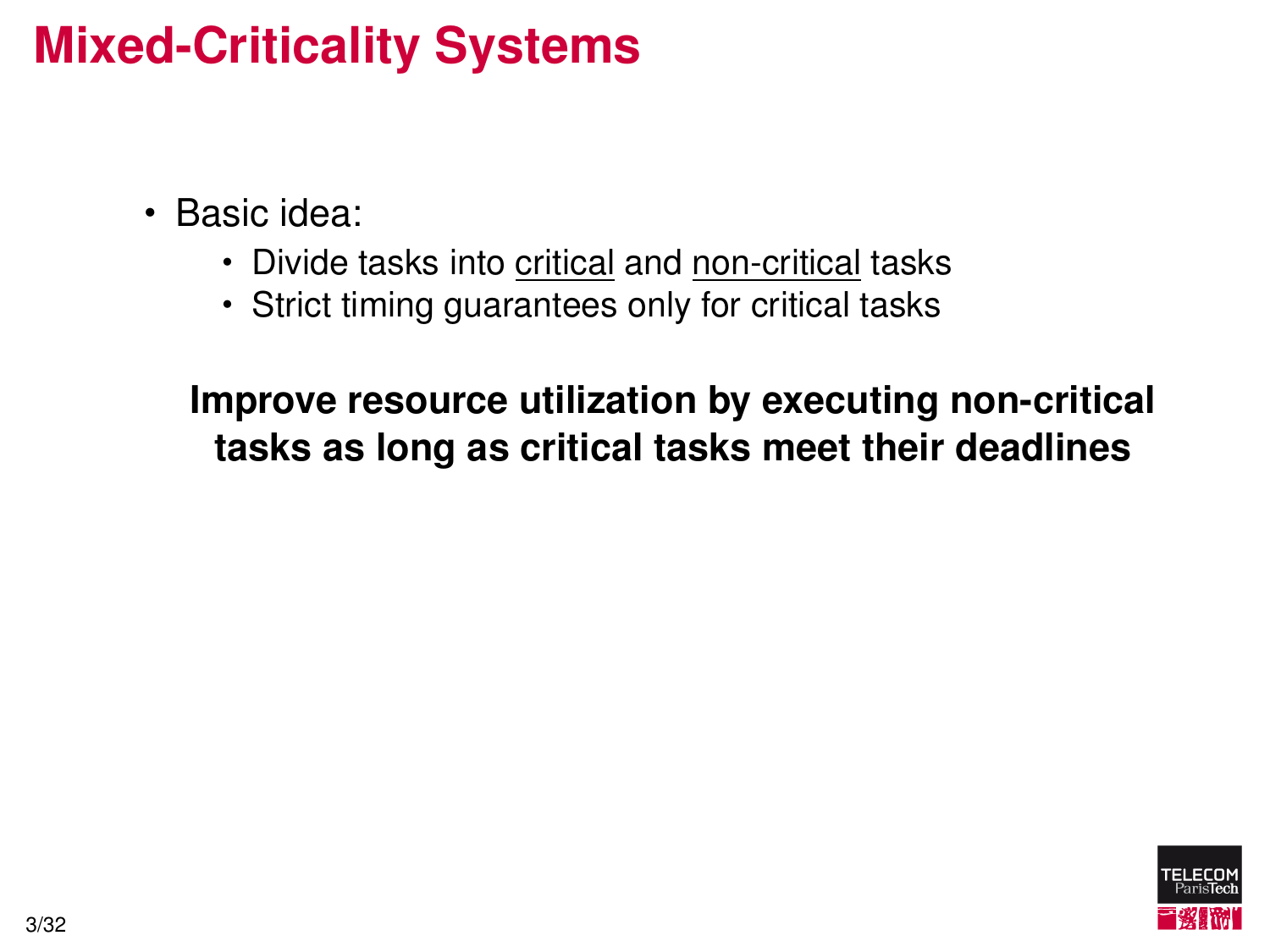## **Mixed-Criticality Systems**

- Basic idea:
	- Divide tasks into critical and non-critical tasks
	- Strict timing guarantees only for critical tasks

**Improve resource utilization by executing non-critical tasks as long as critical tasks meet their deadlines**

- **Issues:**
	- **Only consider CPU-time at the granularity of tasks**
	- **Complex interaction among critical & non-critical tasks**

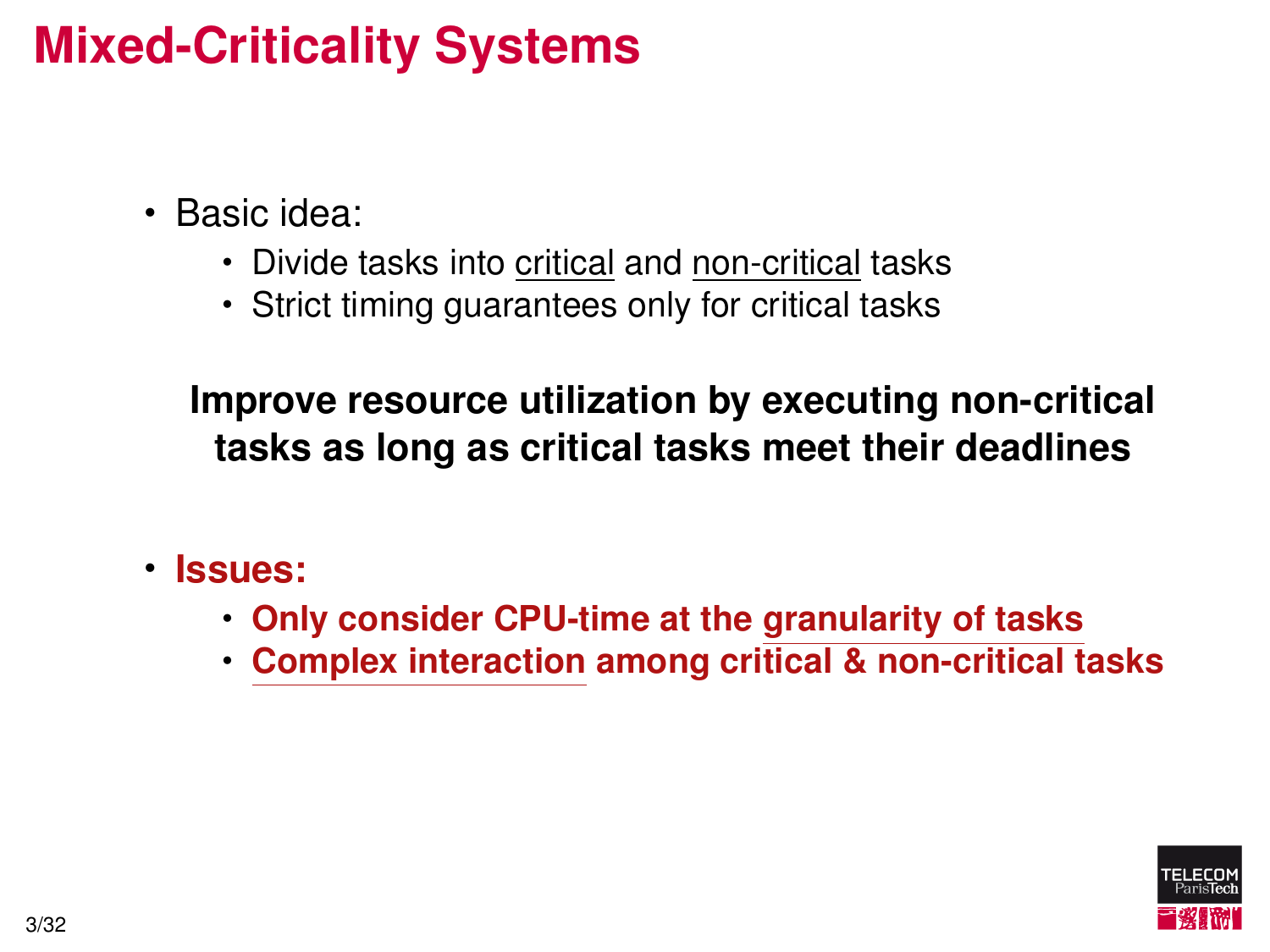#### **Motivation**

#### **Improve resource utilization at a finer level of granularity while providing guarantees on the tasks' interactions.**

Here: accesses to shared memory in multi-core architectures

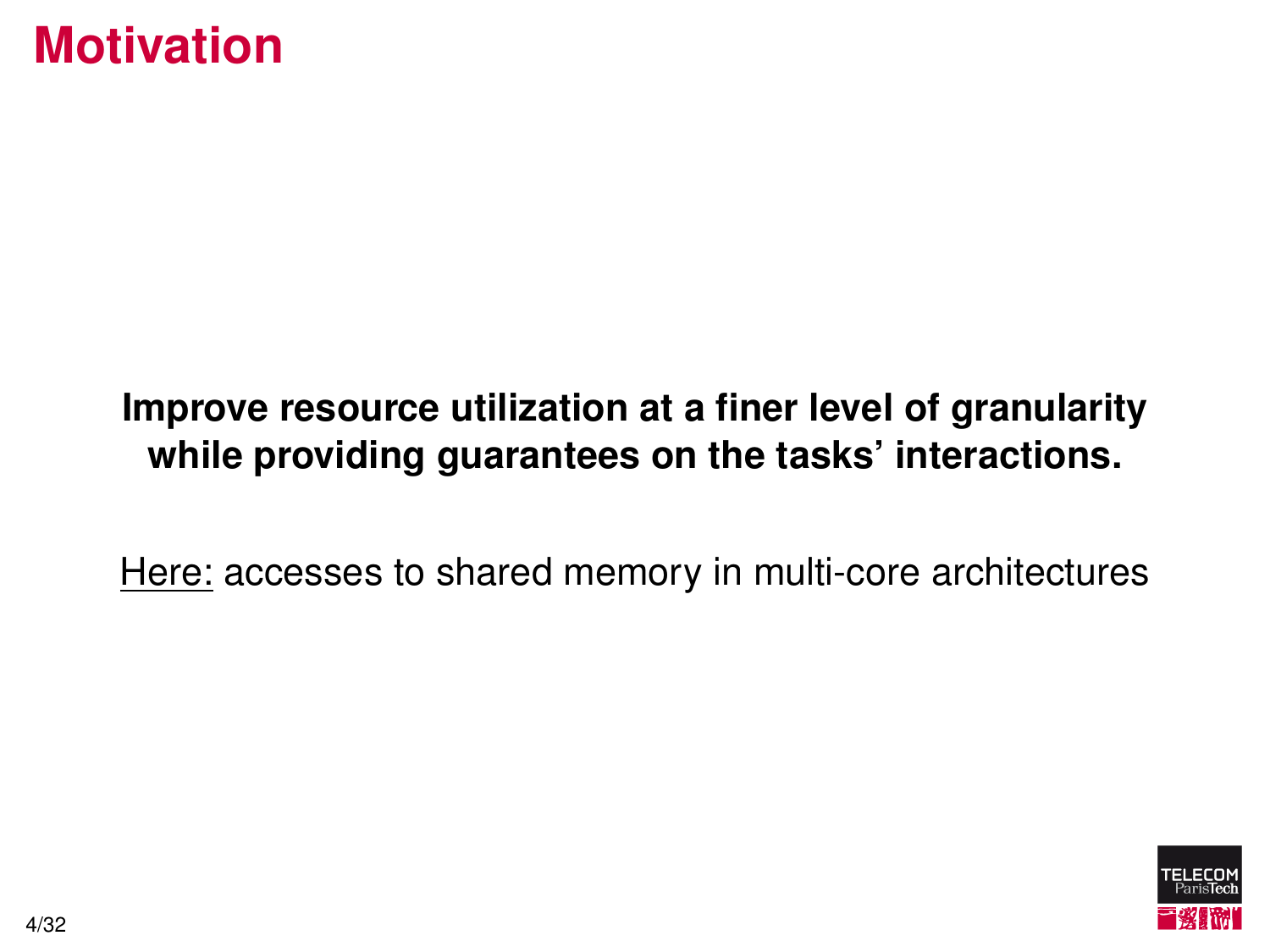## **System Model**

Somewhat simplified model (for now):

- Assume a multi-core architecture with shared memory
- Each core executes a single task (critical or non-critical)
	- ⇒ No task scheduling needed
	- =⇒ Cores are critical/non-critical
	- =⇒ Cores emit critical/non-critical memory requests
- Memory arbitration
	- Time-Division Multiplexing (TDM)
	- Dedicated slot for critical cores
	-





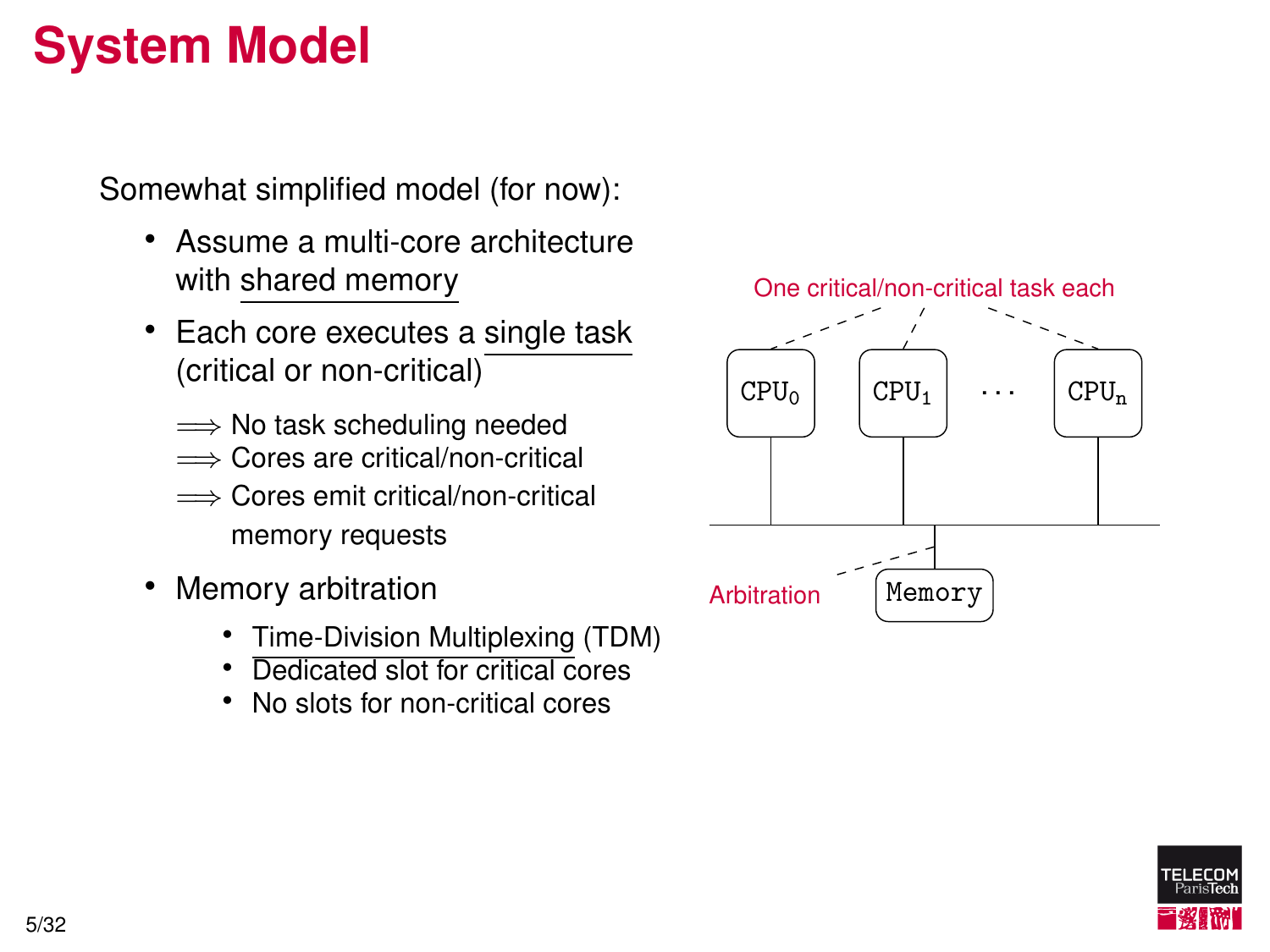

Critical tasks T1 and T2 with TDM slots A and B respectively as well as non-critical tasks t3 and t4.

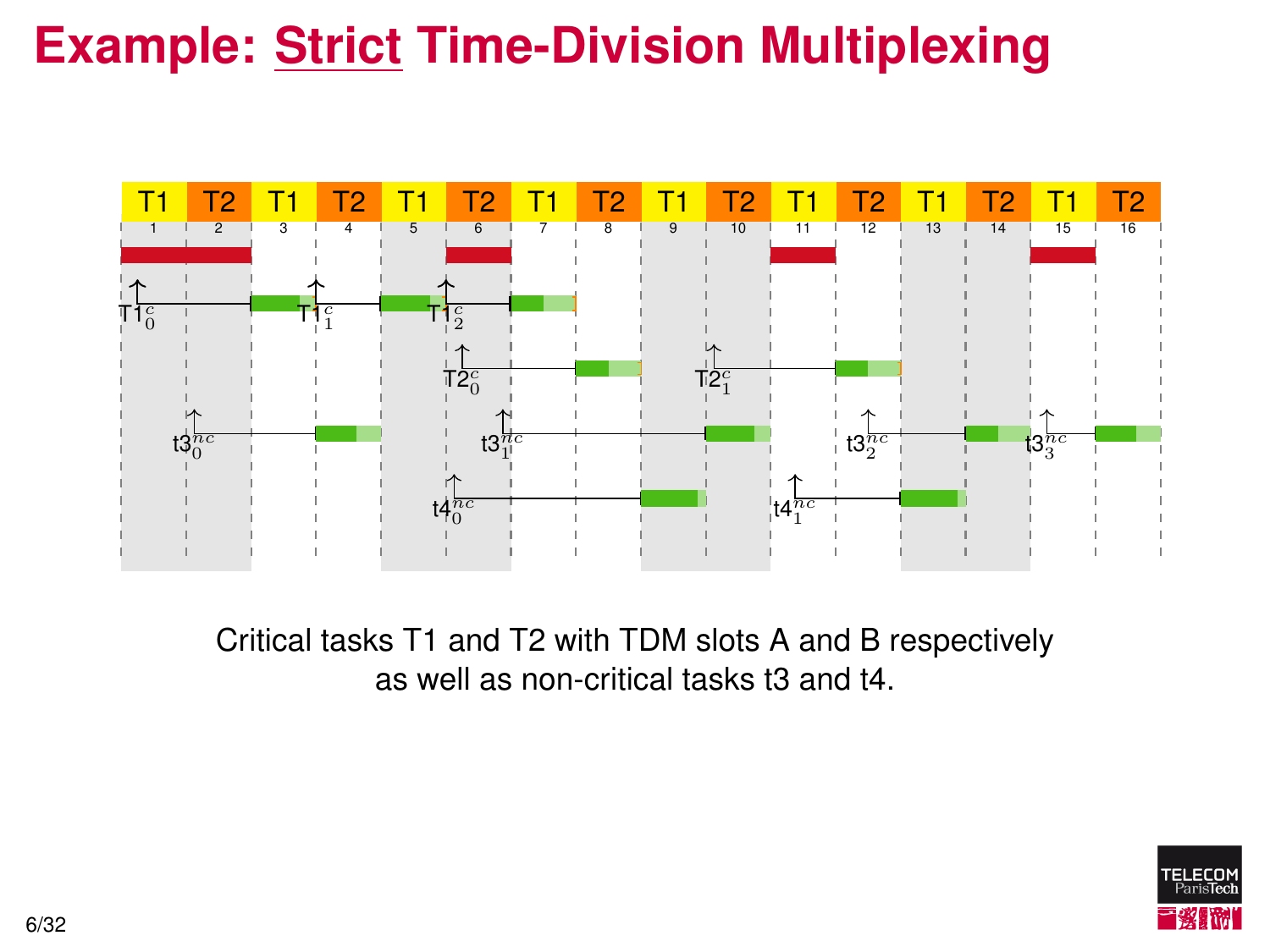

Critical tasks T1 and T2 with TDM slots A and B respectively as well as non-critical tasks t3 and t4.

**Rows: different tasks as they execute**

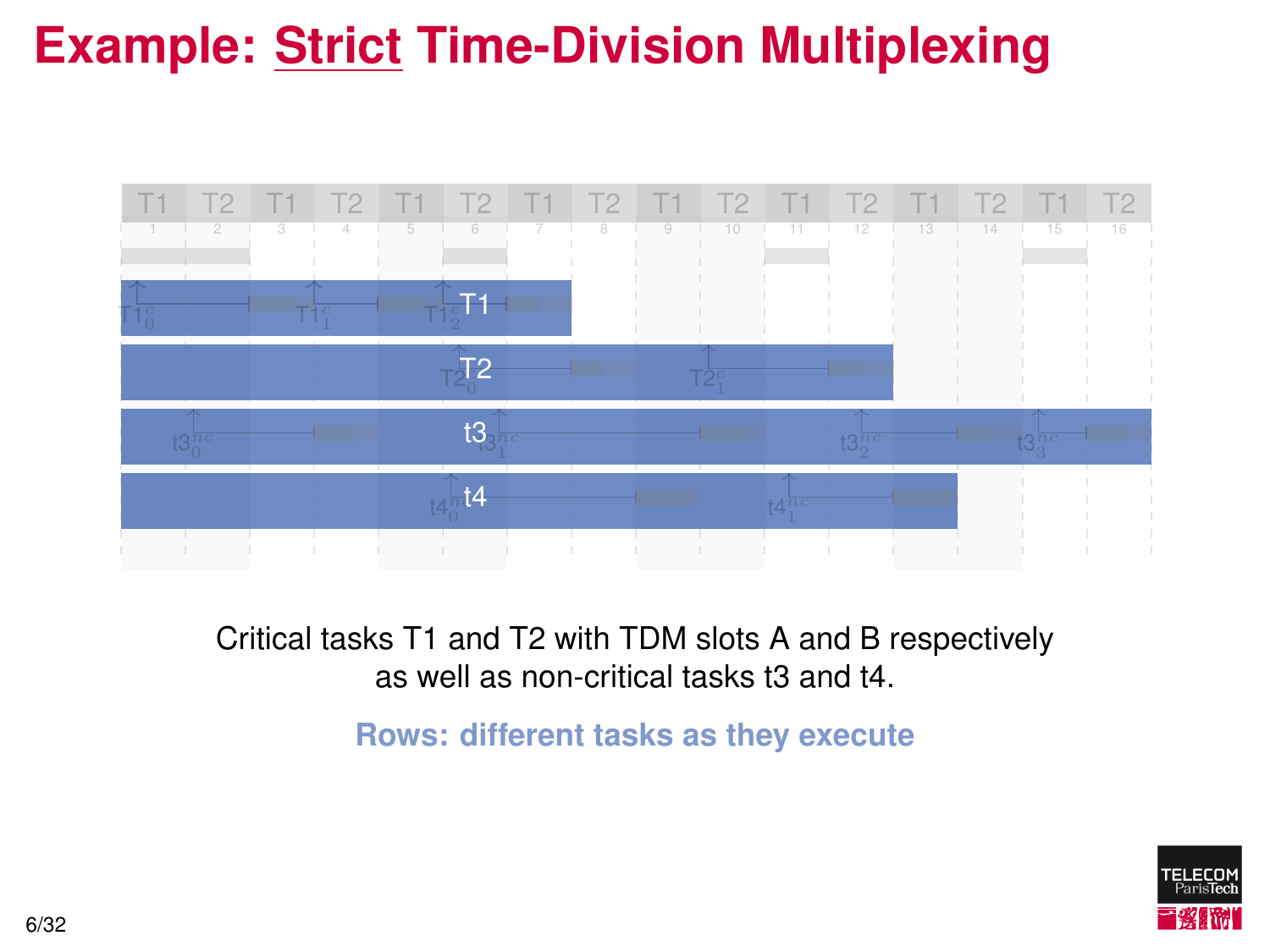

Critical tasks T1 and T2 with TDM slots A and B respectively as well as non-critical tasks t3 and t4.

**Green bars: requests being processed by the memory (only a single active request at a time)**

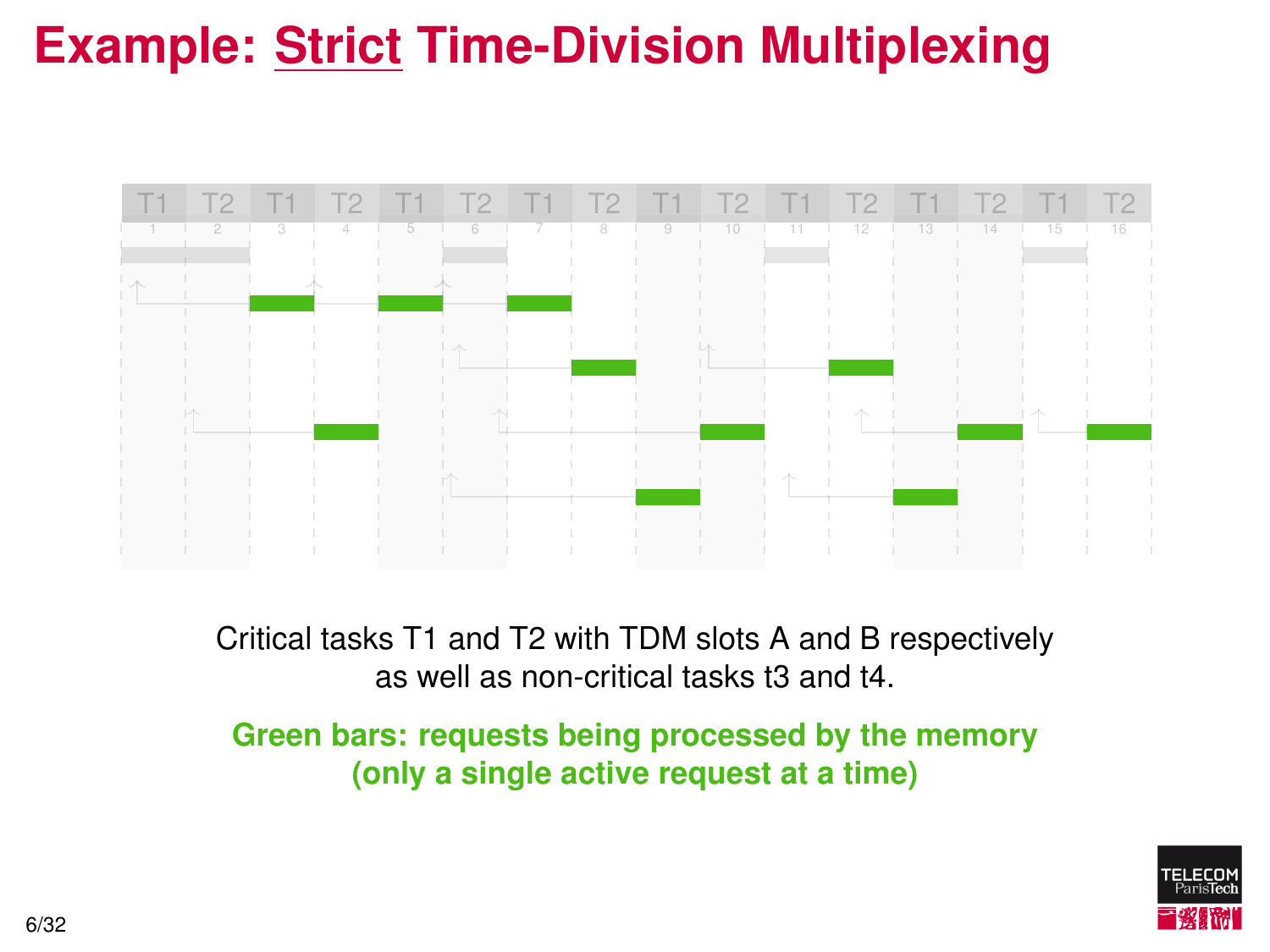

Critical tasks T1 and T2 with TDM slots A and B respectively as well as non-critical tasks t3 and t4.

**Requests always complete at the end of a TDM slot**

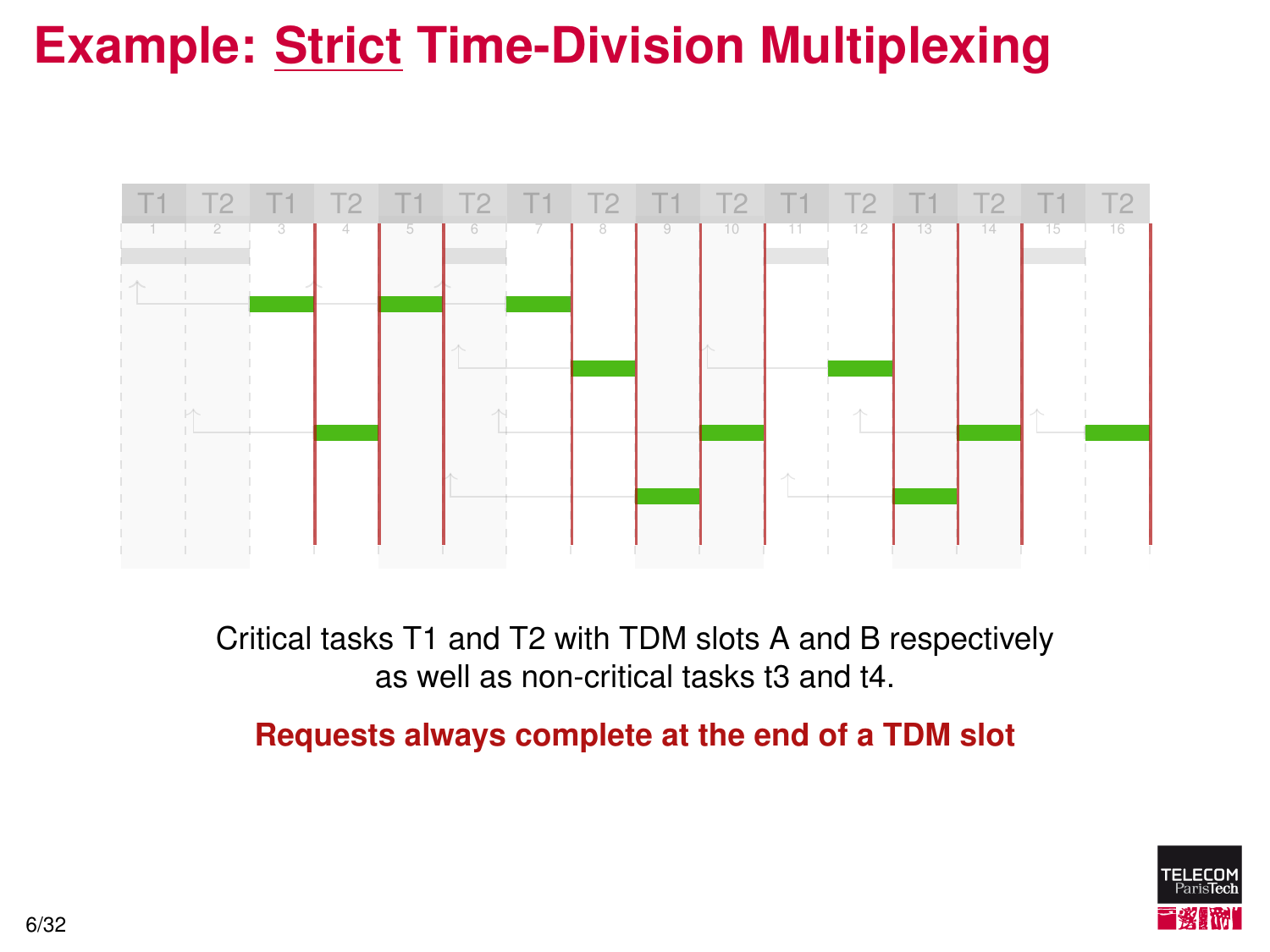

Critical tasks T1 and T2 with TDM slots A and B respectively as well as non-critical tasks t3 and t4.

> **Arcs: memory wait time (from issuing to start of processing)**

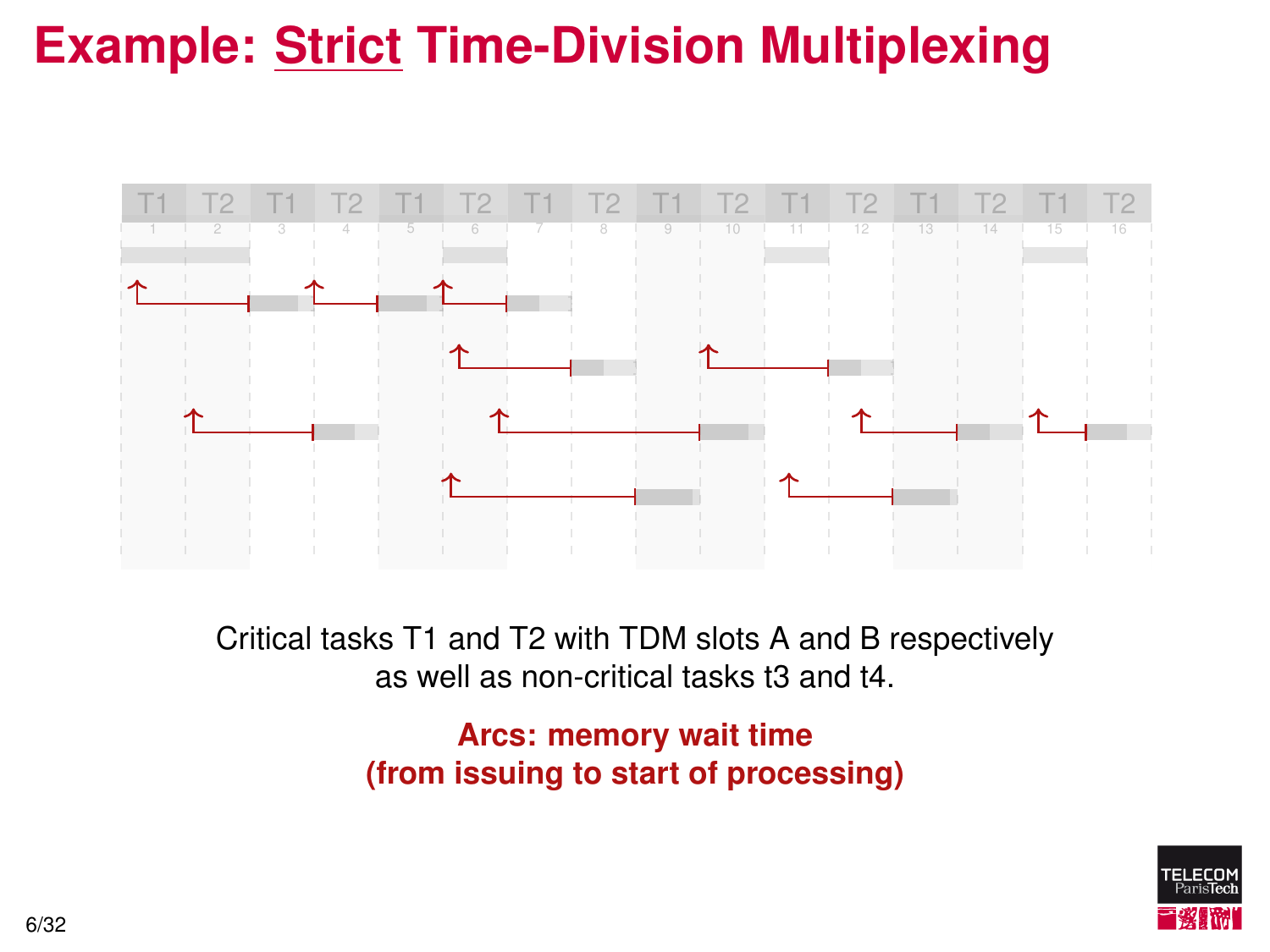

Critical tasks T1 and T2 with TDM slots A and B respectively as well as non-critical tasks t3 and t4.

> **Gaps: computation time between requests (independent from arbitration)**

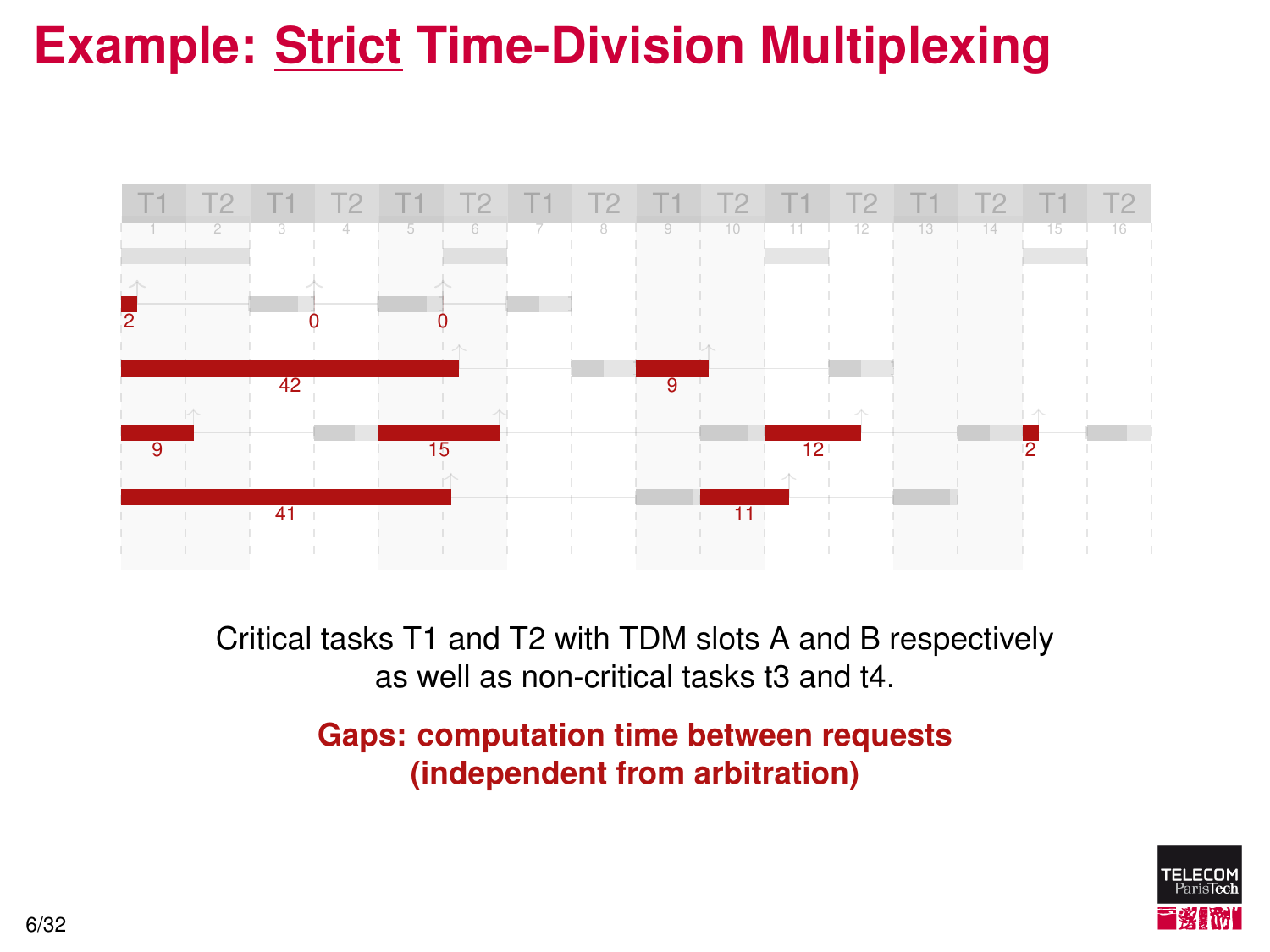

Critical tasks T1 and T2 with TDM slots A and B respectively as well as non-critical tasks t3 and t4.

**Non-critical requests can only reclaim unused TDM slots. Still, the approach is non-workconserving.**

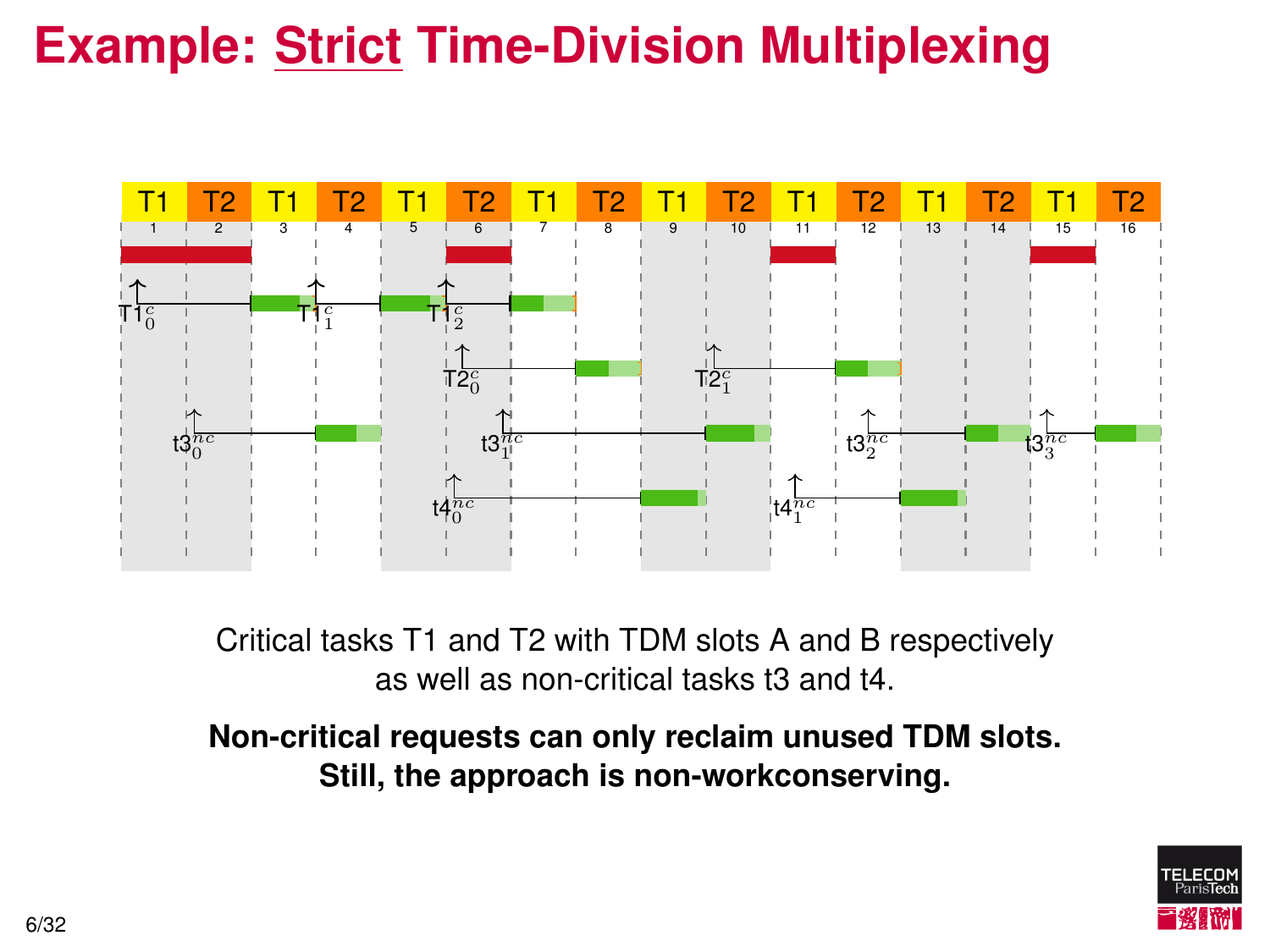#### **Issues with TDM**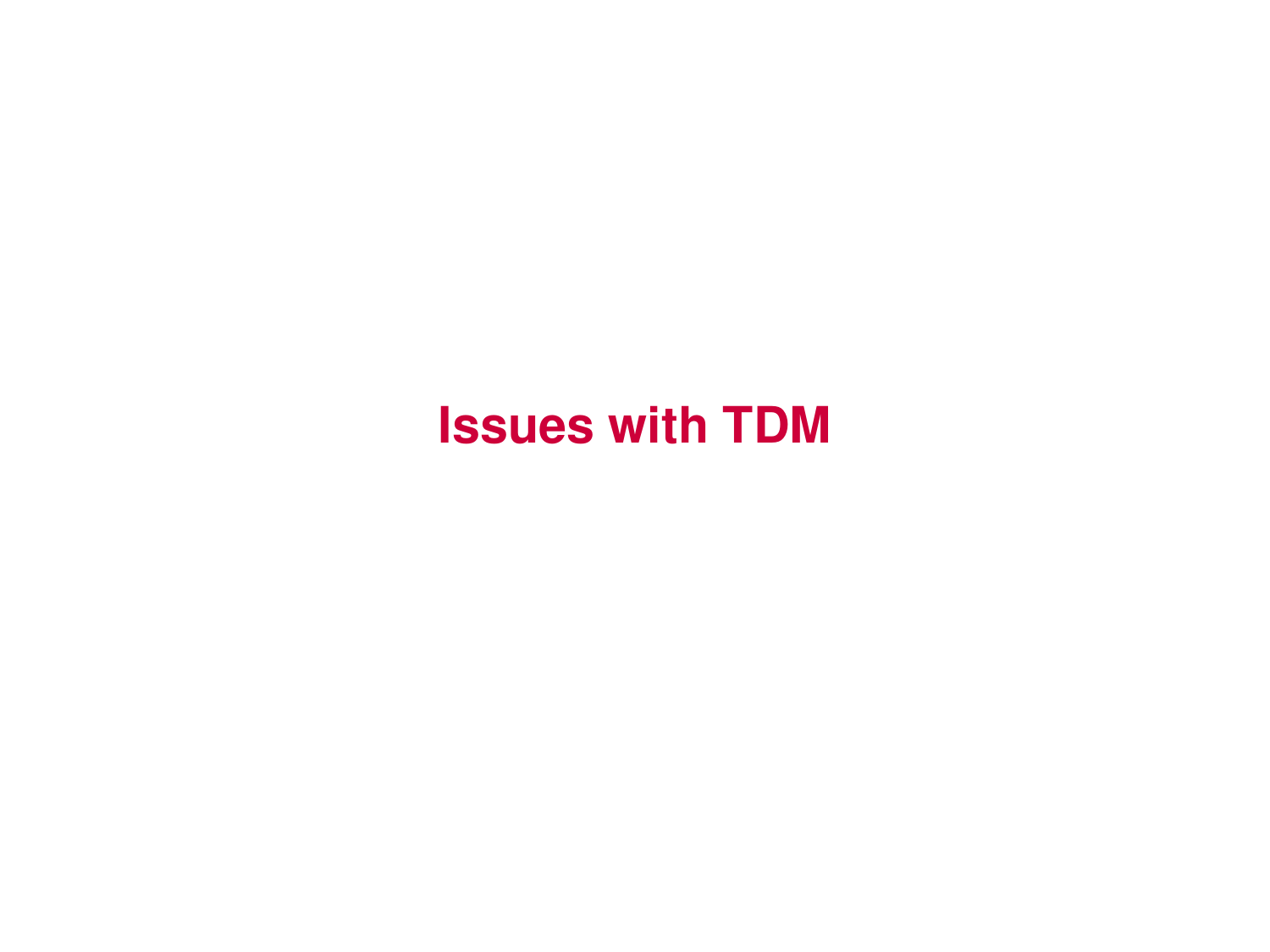## **Unused TDM Slots**



#### Unused TDM slots — why is the memory idle?

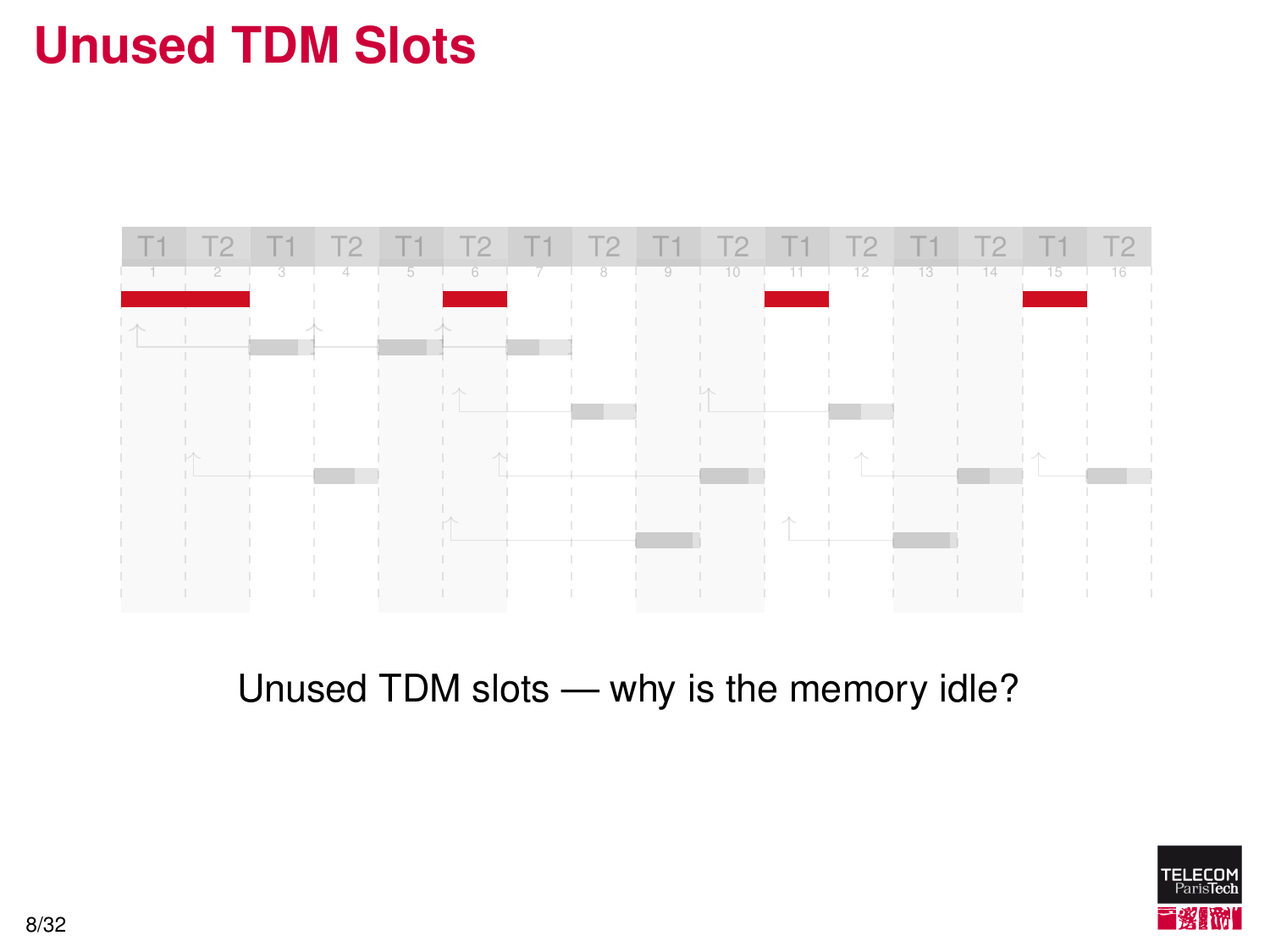## **Issue Delay**



**Issue Delay:** Number of cycles during which the memory is idle, despite pending requests at the arbiter.

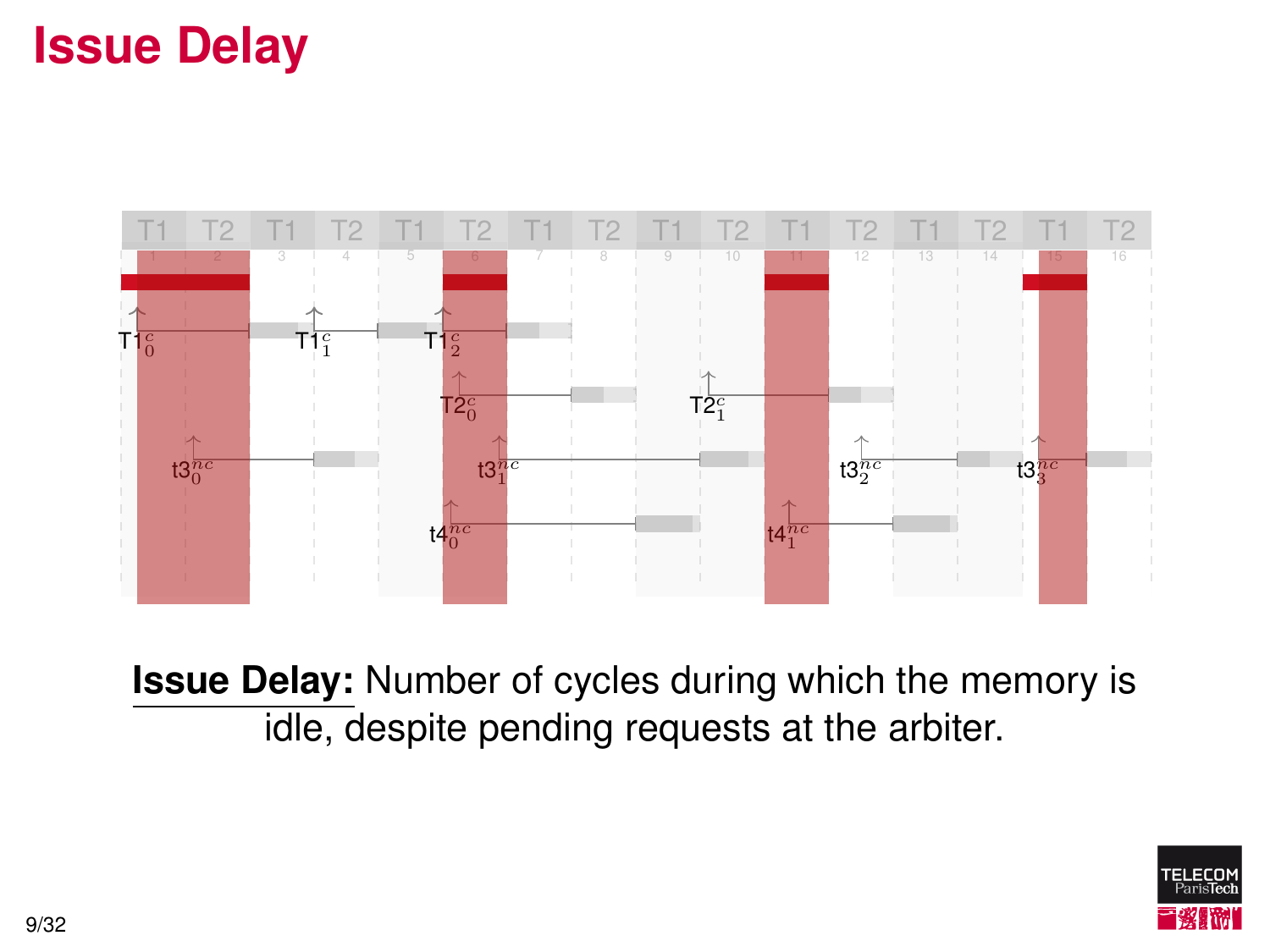### **Release Delay**



**Release Delay:** Number of cycles that memory requests finish earlier than the TDM slot length.

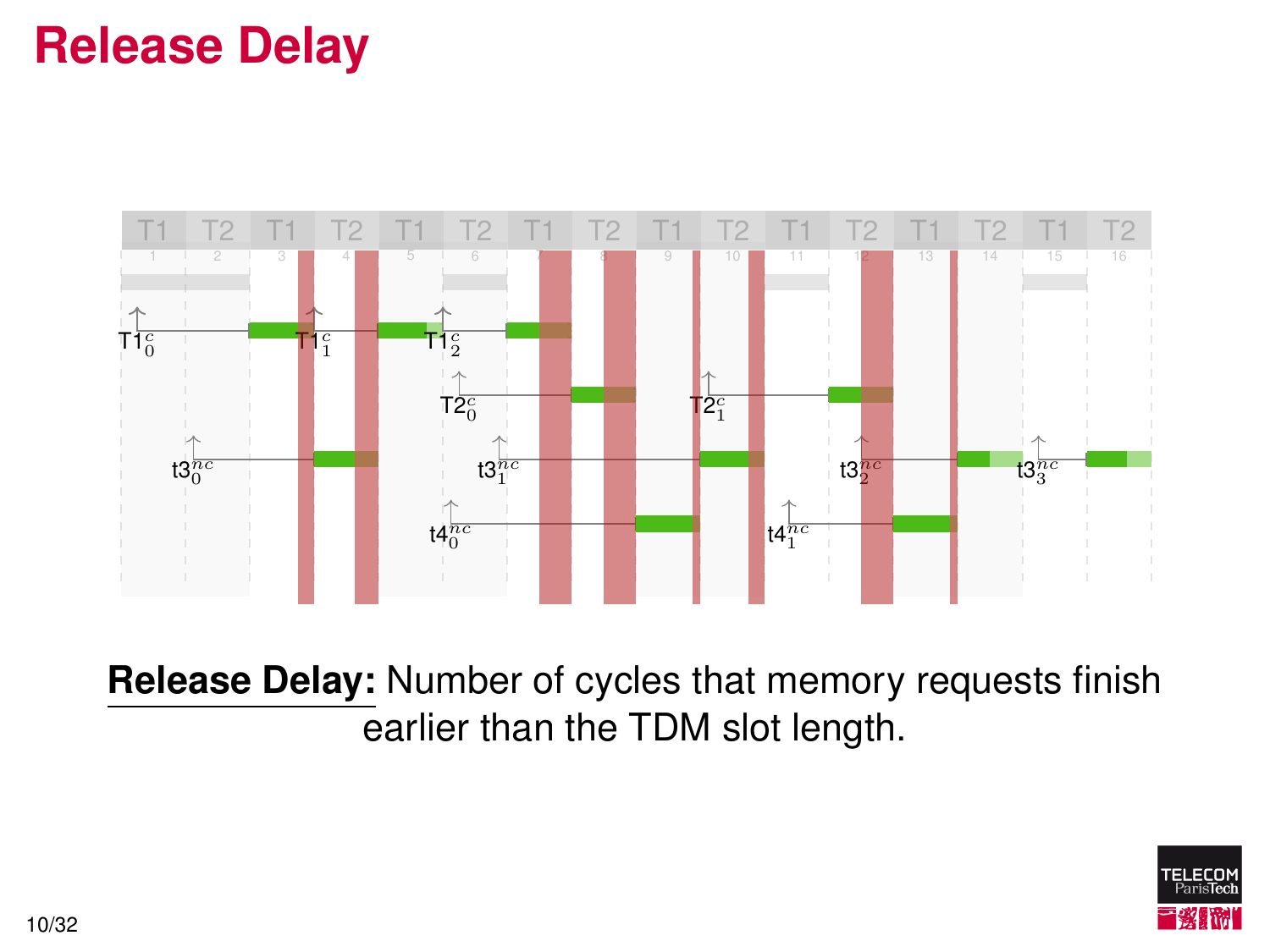# **Total Memory Idling**



**Total Memory Idling:** Number of cycles where the memory is not doing anything useful.

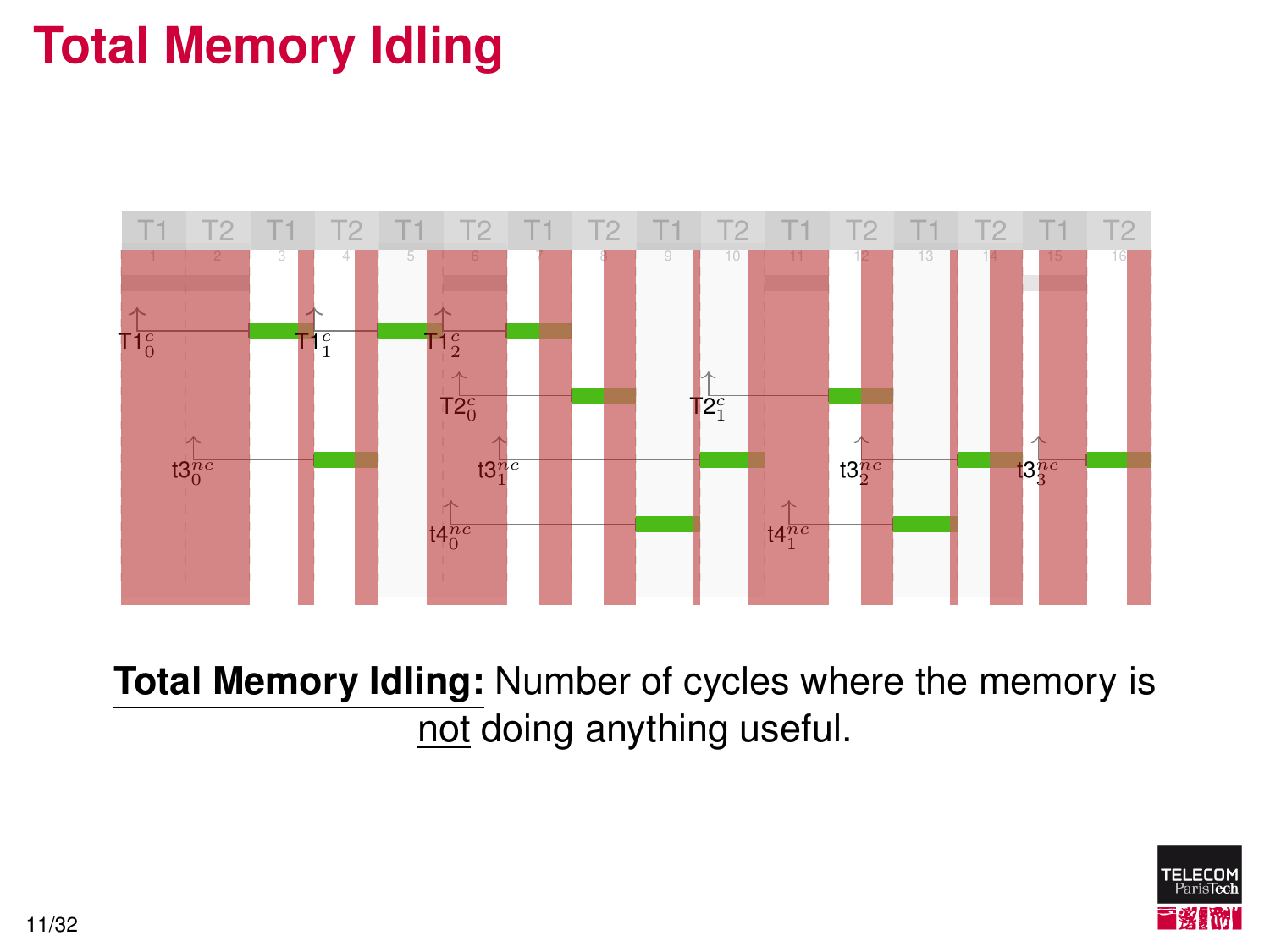#### **Dynamic TDM-based Arbitration**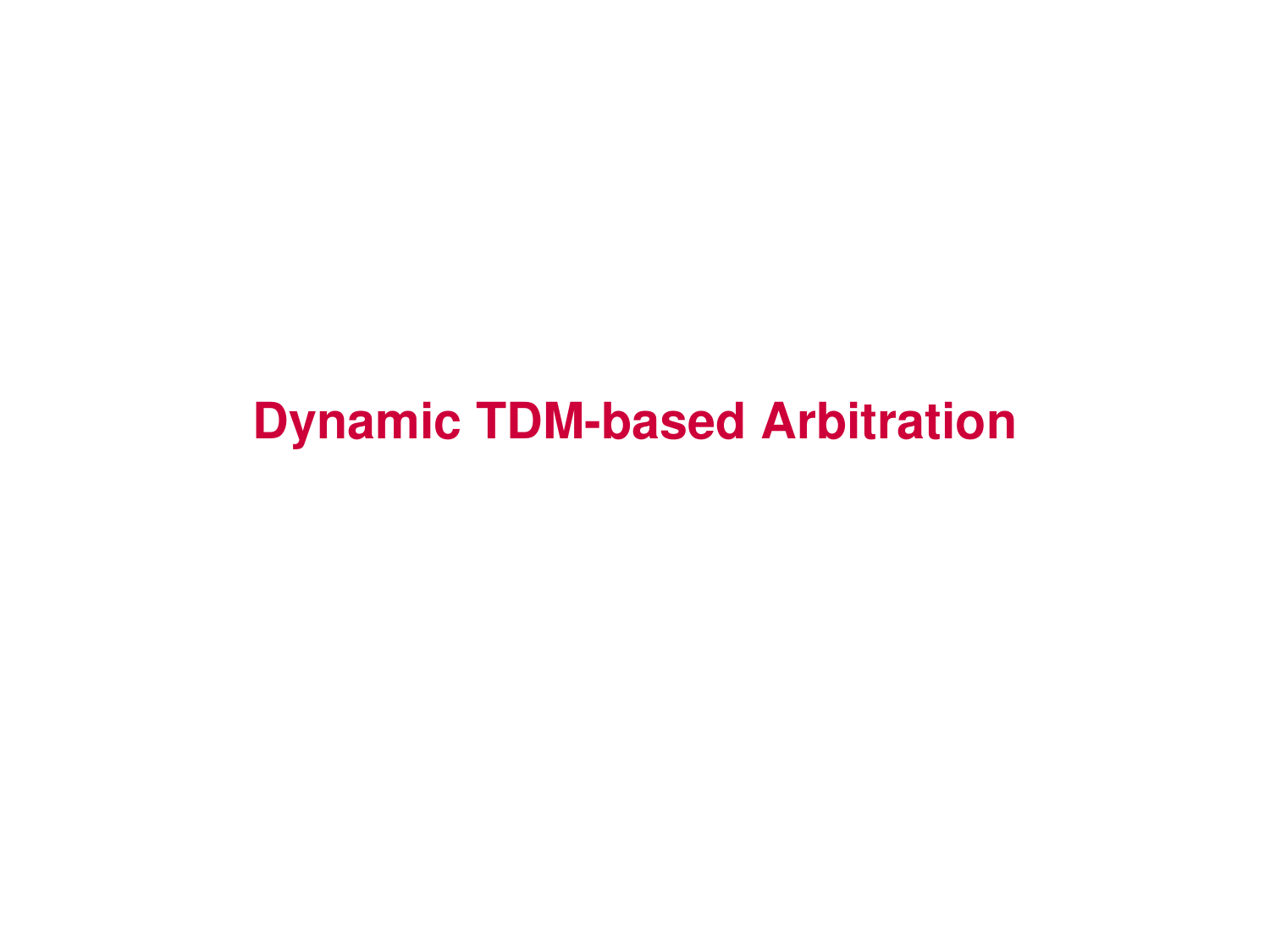# **Basic Insight: Deadlines**



Interpret the completion date of critical requests under strict TDM as a deadlines.

**Orange brackets: deadlines of critical requests**

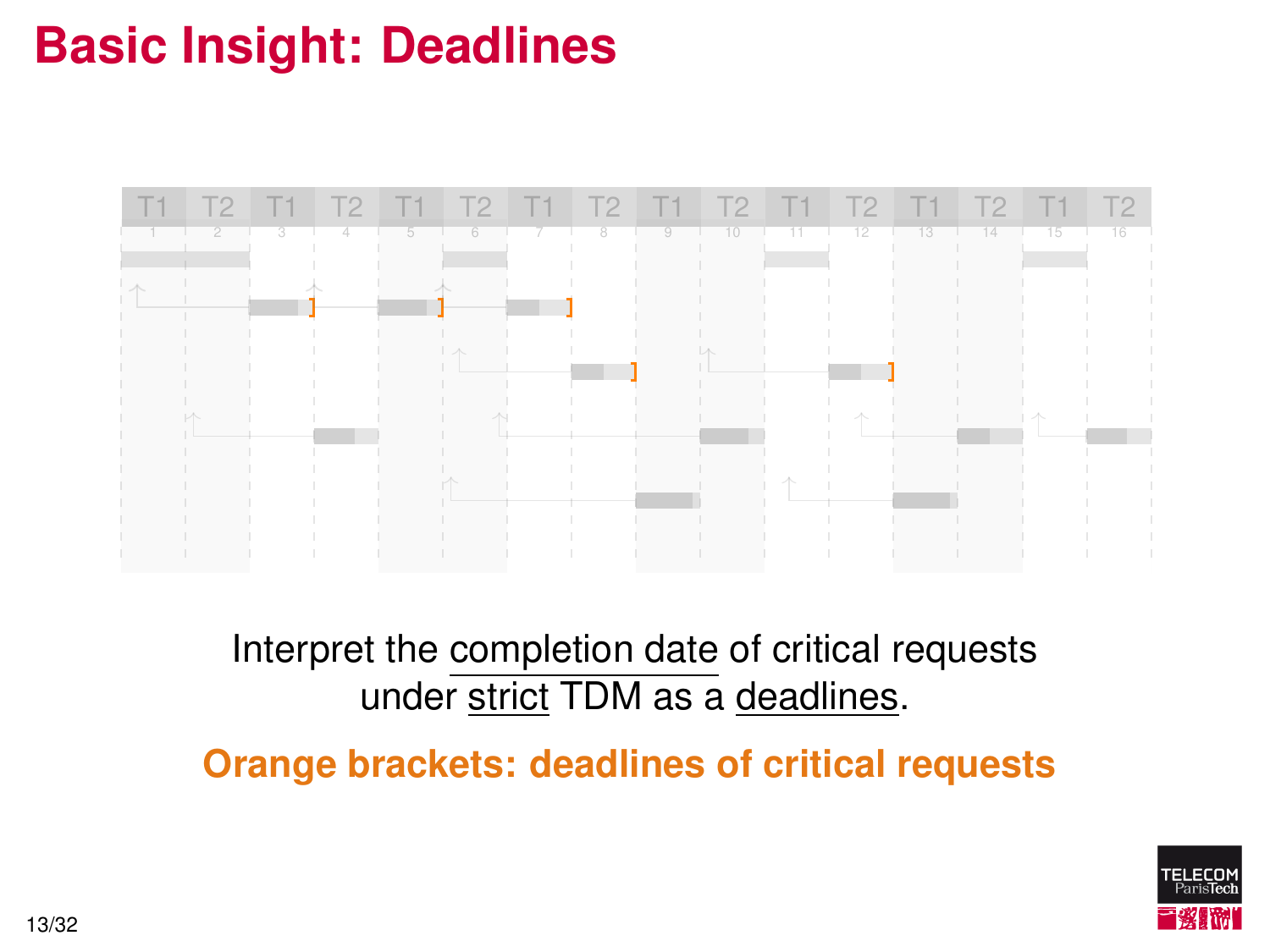## **Dynamic TDM-based Arbitration**

Extend TDM arbiter such that

- Each critical request is associated with a deadline
	- Computed when a new request is issued
	- Deadline is at end of a TDM slot of the request owner
	- Scheduled using *Earliest-Deadline-First* strategy (EDF)
- Best-effort for non-critical requests
	- Can profit from the memory's idle time and are . . .
	- . . . prioritized over critical requests whose deadlines are far
	- Scheduled using *First-In First-Out* strategy (FIFO) (other alternatives possible, e.g., fixed priorities)
- Schedule request at any moment
	- Requests handled independently from TDM slots
	- Track slack when critical requests complete before deadline

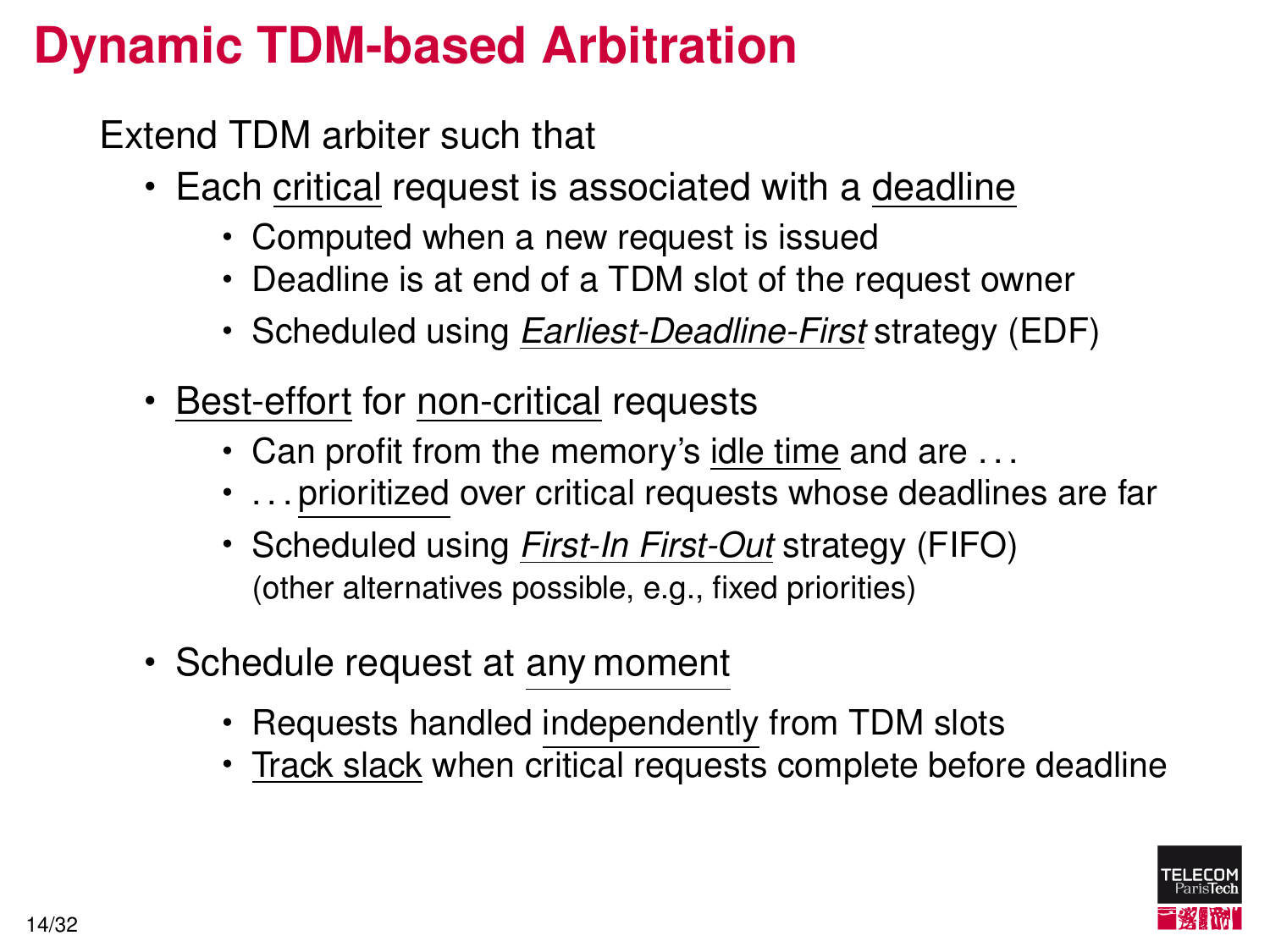### **Example: Dynamic TDM**



Same task set using dynamic TDM-based arbitration (TDMer).

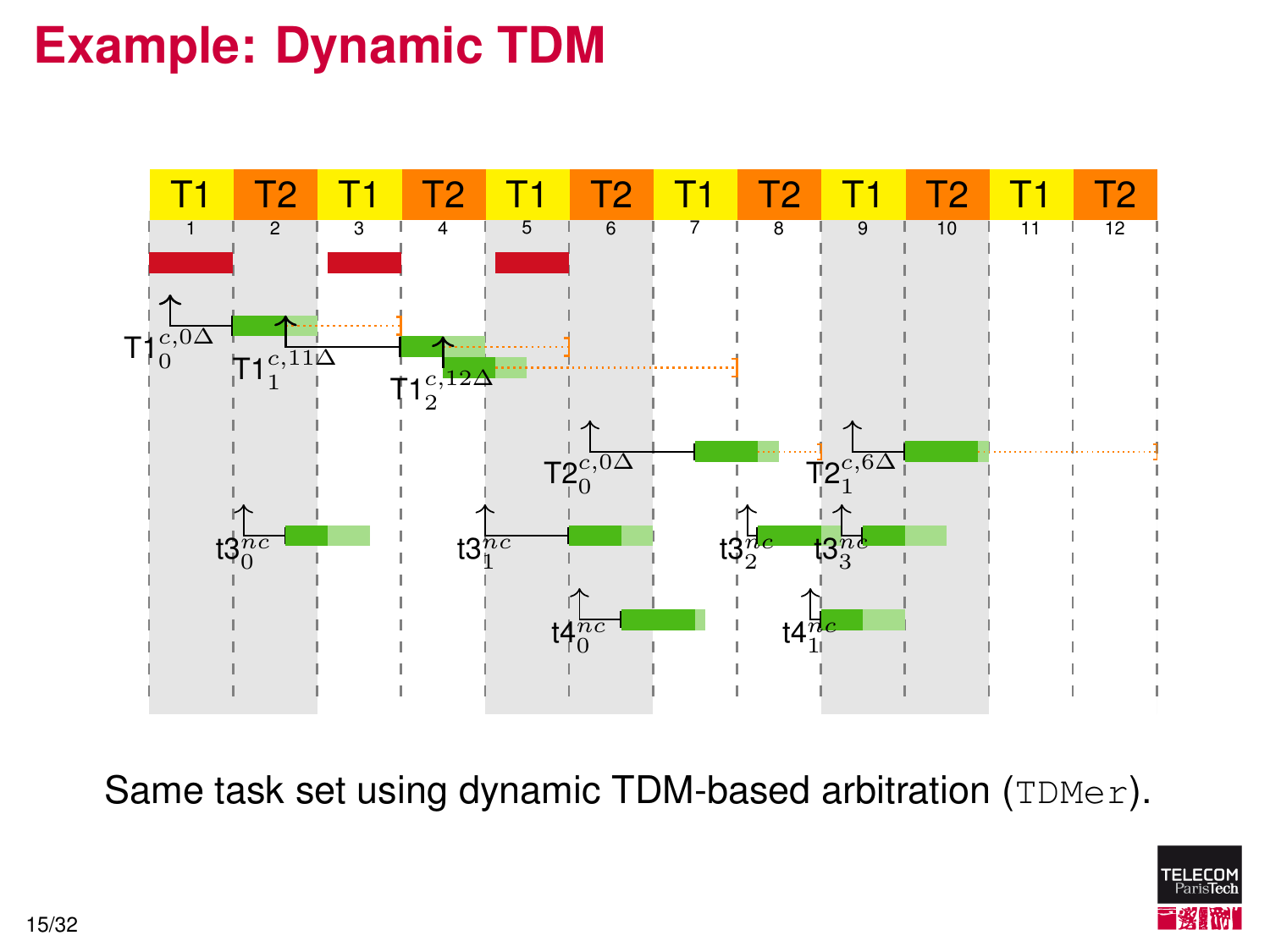#### **Strict TDM vs. TDMer**



Critical requests complete earlier than under strict TDM. Yay!

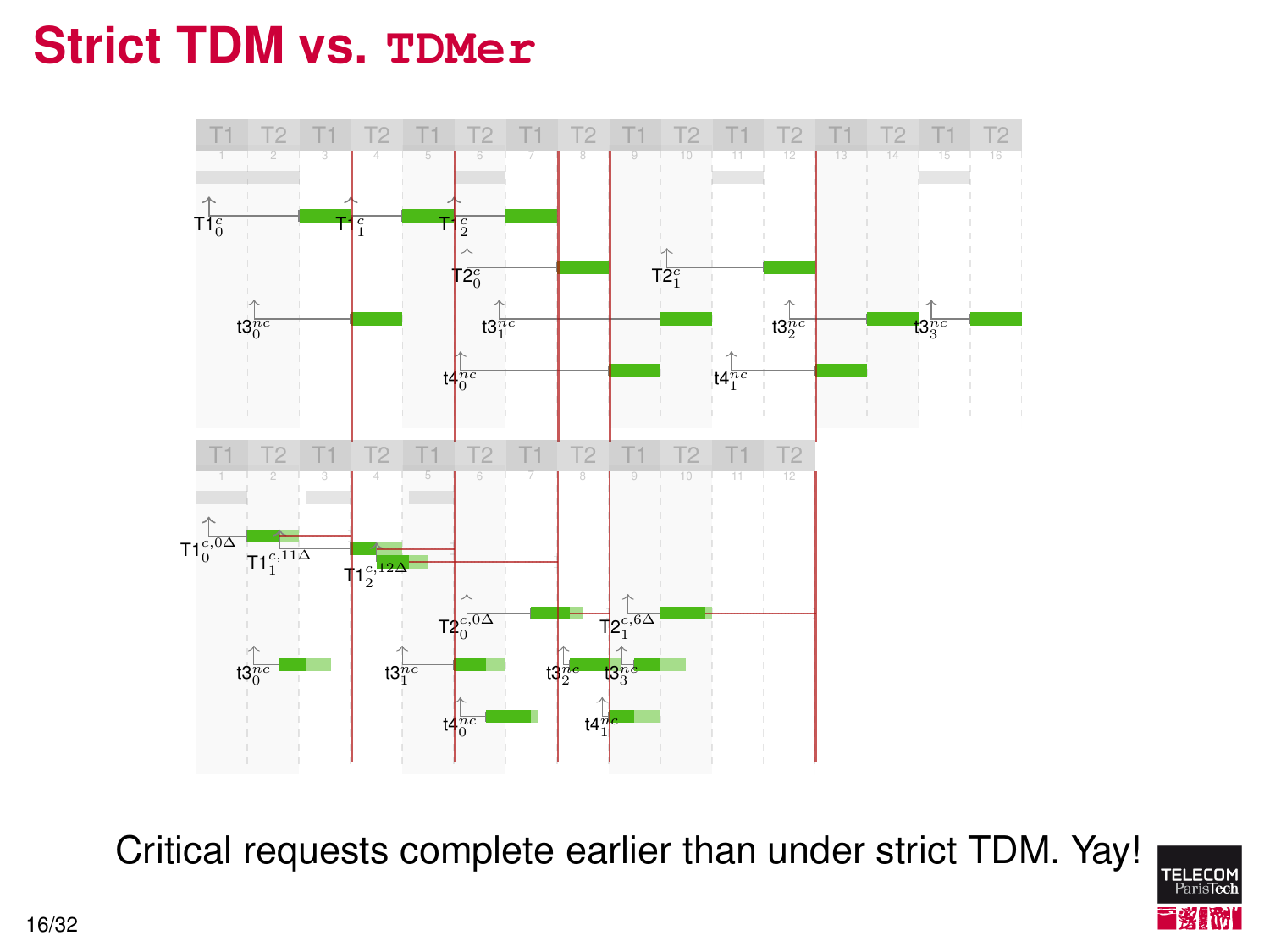#### **Slack Counters**



Critical tasks accumulate slack whenever a request finishes before its deadline (i.e., earlier than strict TDM).

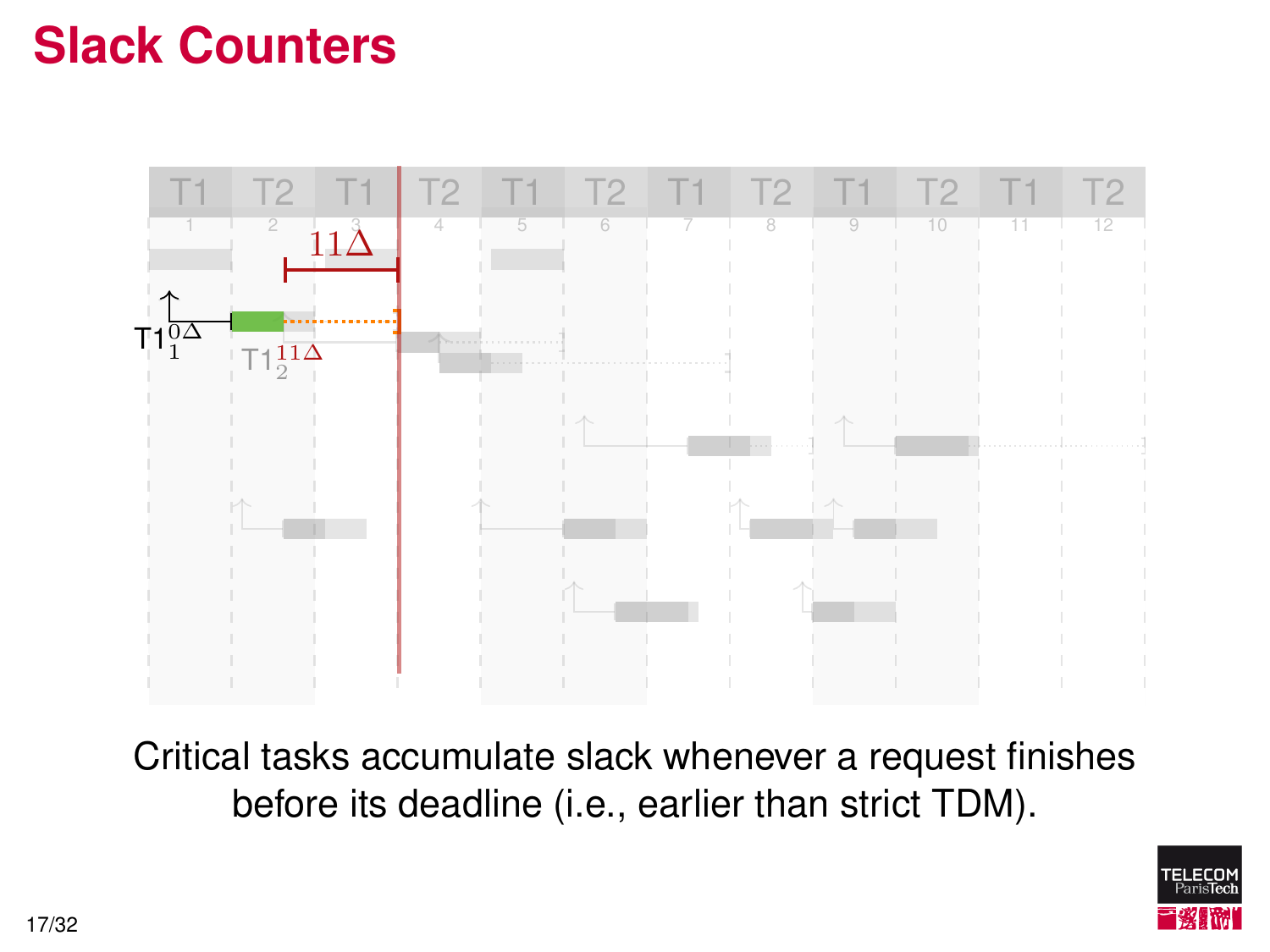#### **Deadlines**



Deadlines are derived by finding the next TDM slot after the **delayed issue date** (*now* + slack).

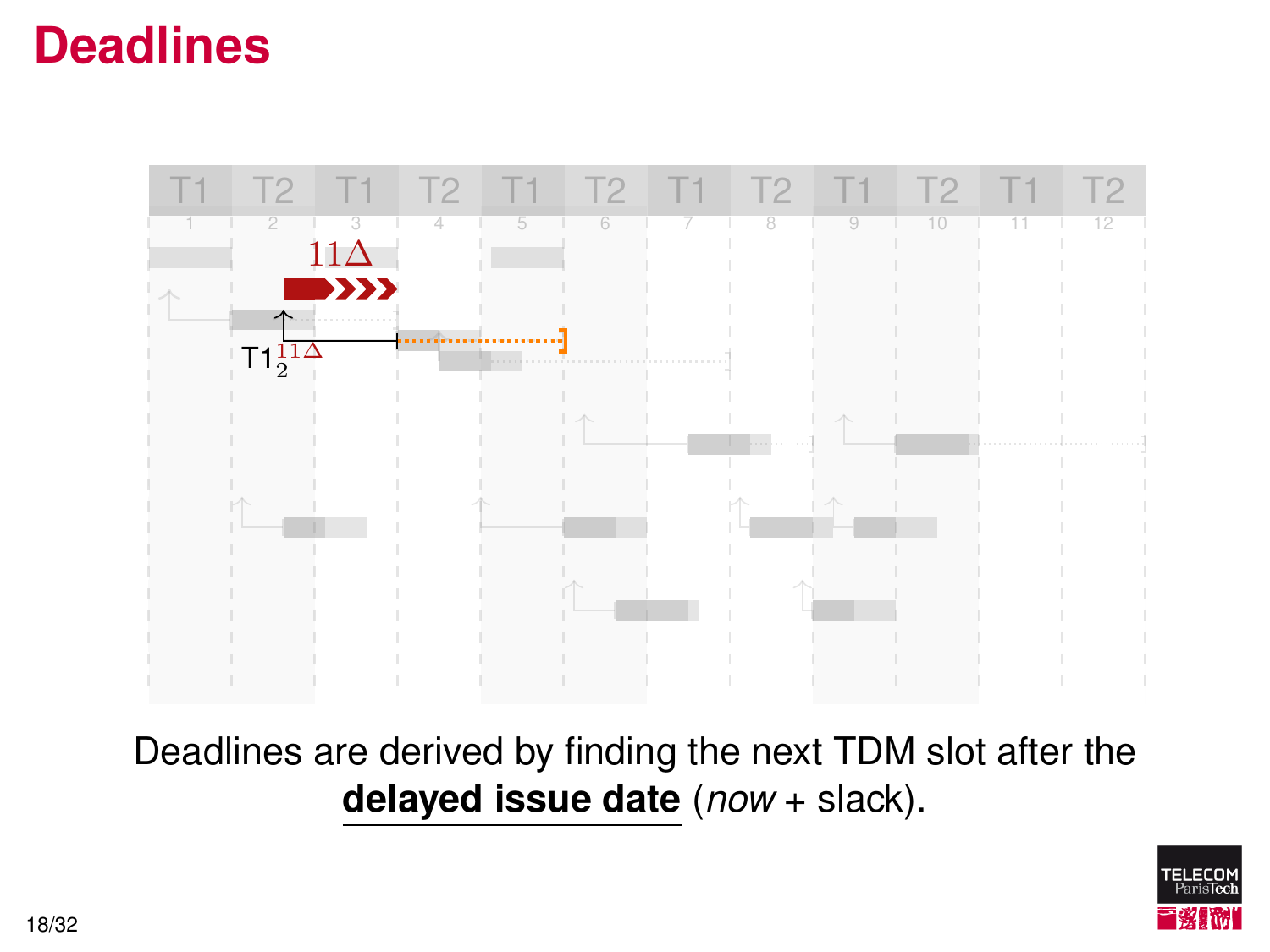## **Independence from TDM Slots (1)**



Requests are processed any time, independent from TDM slots, iff critical tasks have enough slack (here T1).

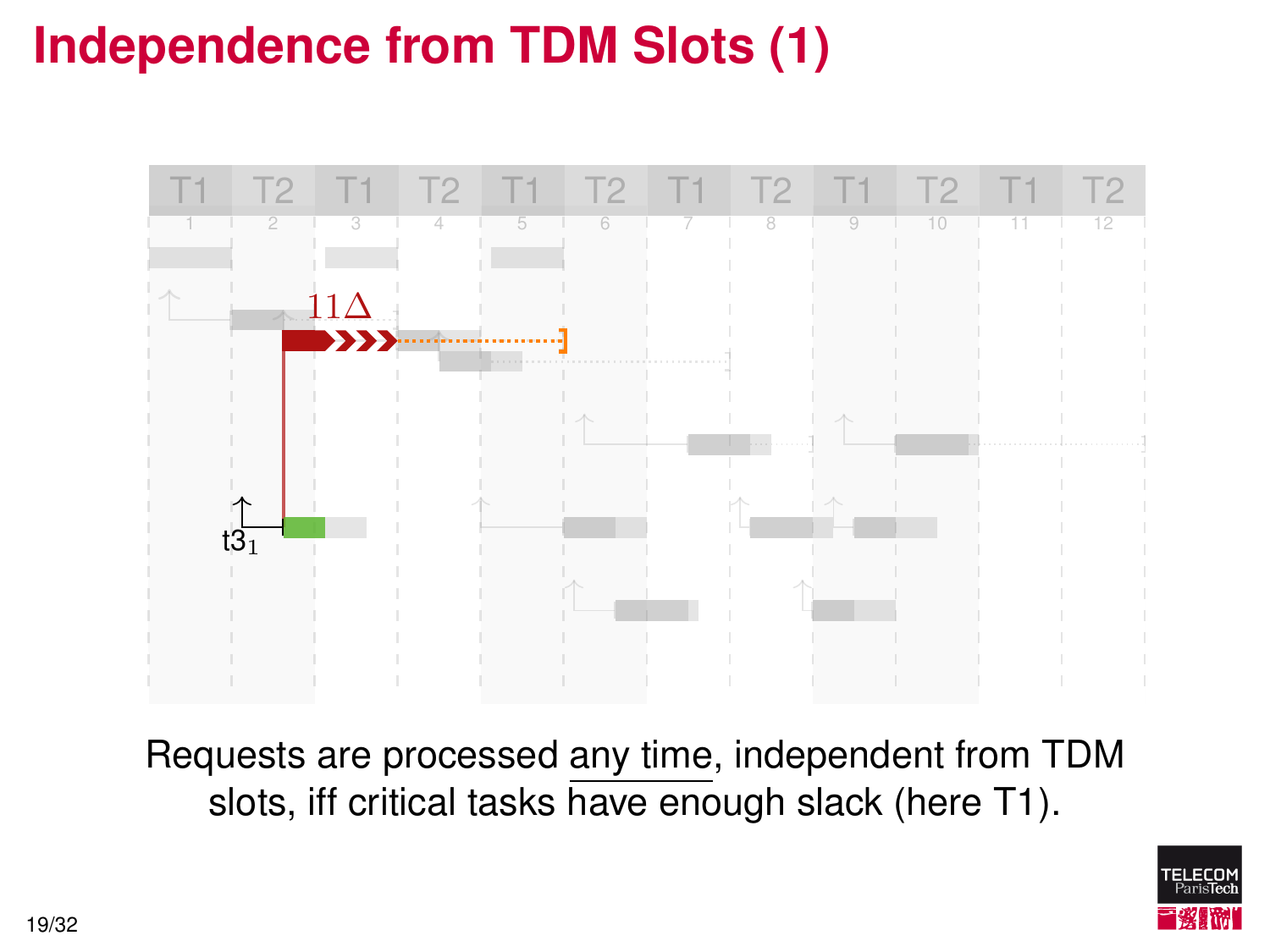## **Independence from TDM Slots (2)**



Critical requests may also be processed when the upcoming slot belongs to the request owner.

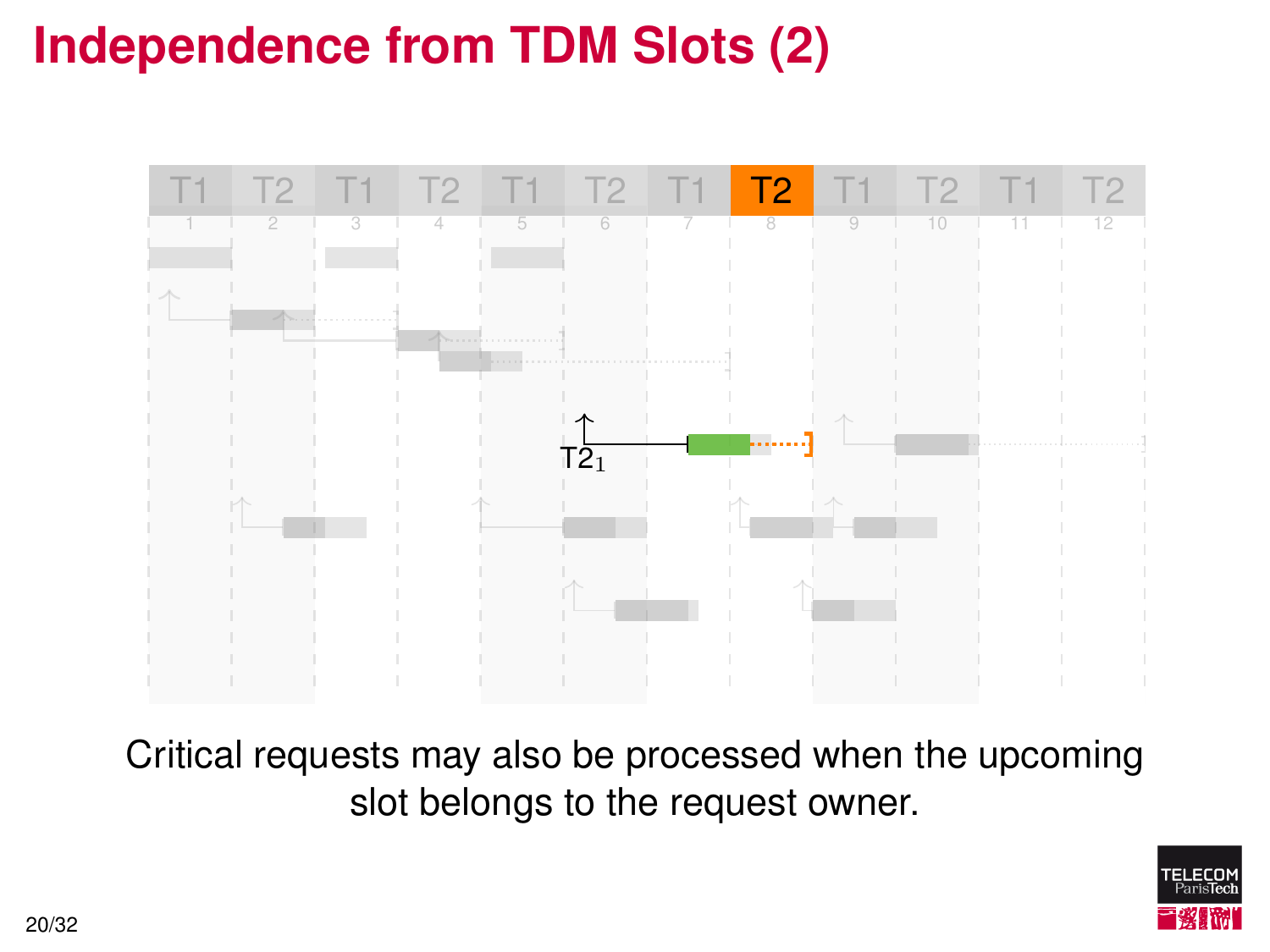#### **What did we win?**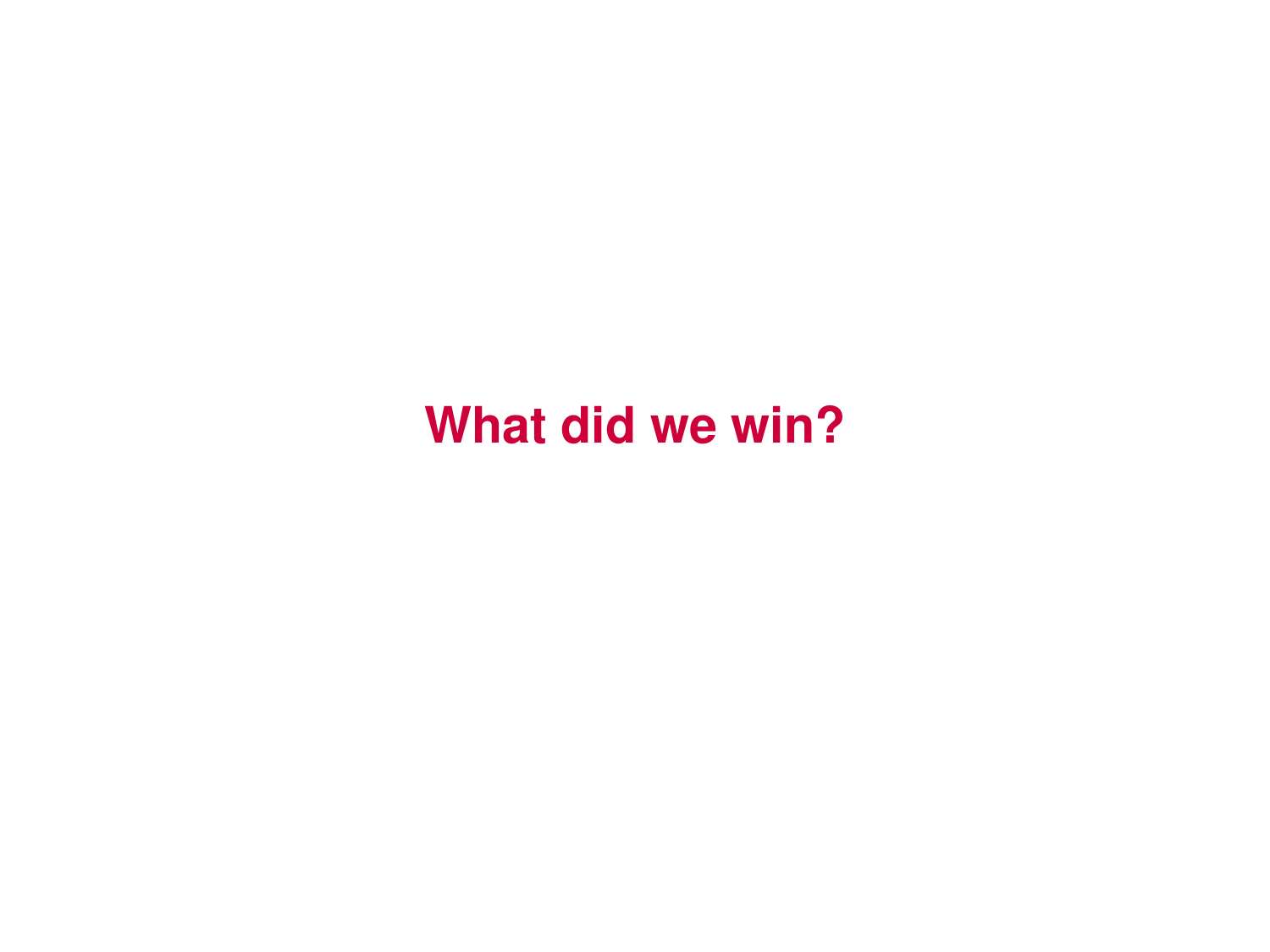#### **Issue Delay**



Somme issue delays remain (for now) **all release delays transformed into issue delays**.

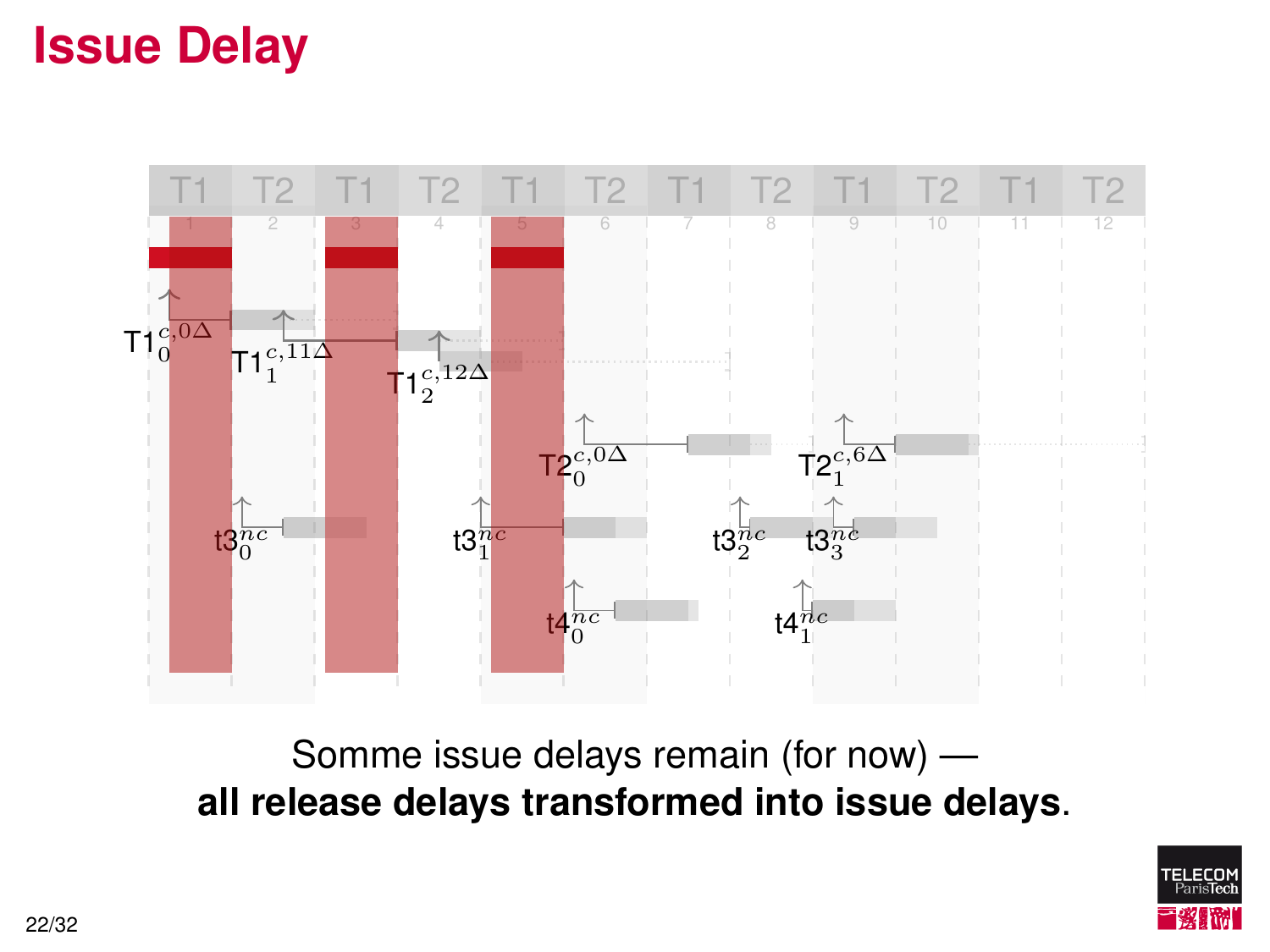#### **Total Memory Idling**



The total memory idling is considerably improved but not (yet) work-conserving ...

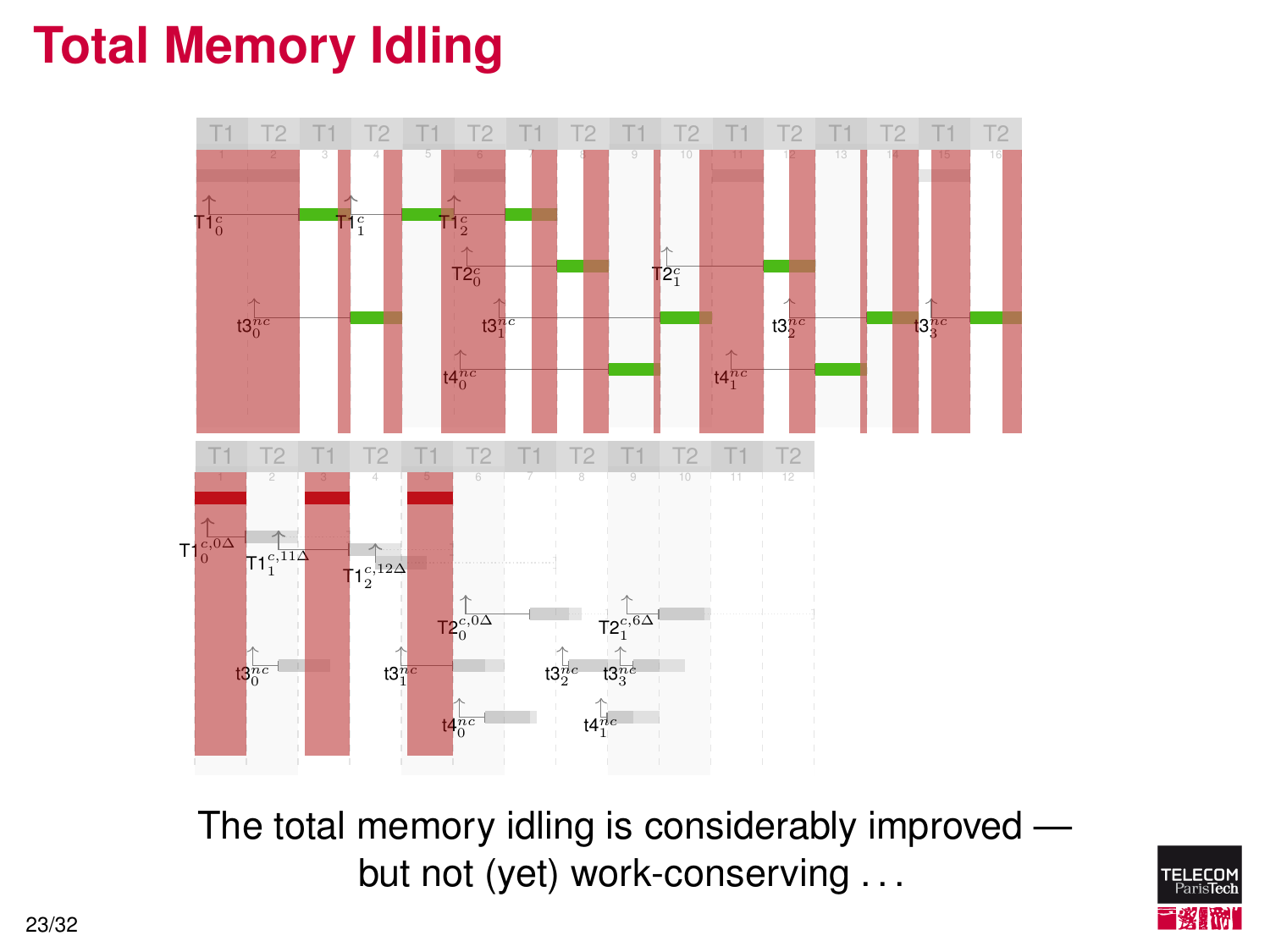## **Providing Initial Slack (TDMeri)**



Providing initial slack of a single TDM slot (8∆) eliminates (almost) all release delays . . .

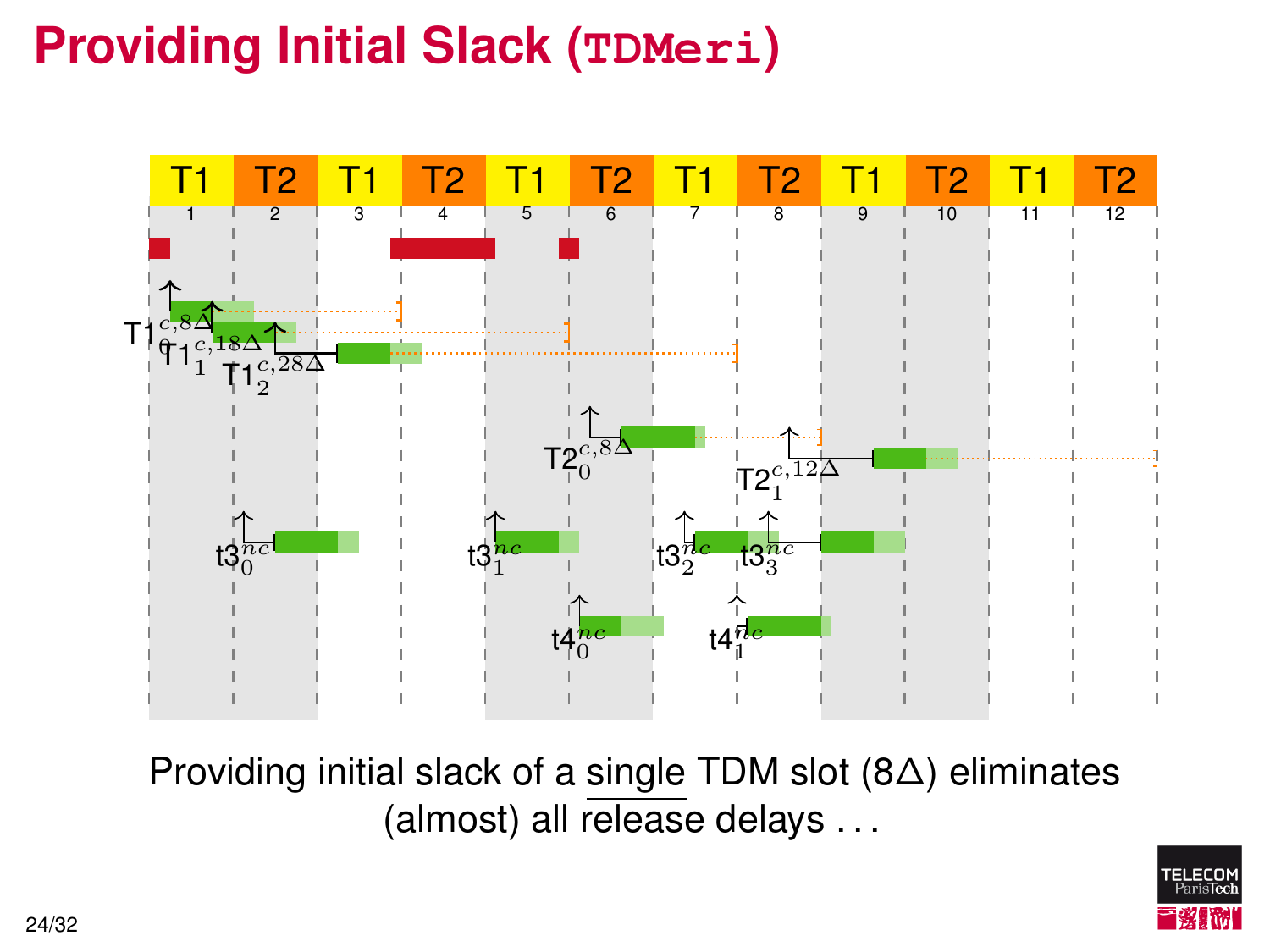#### **Experiments**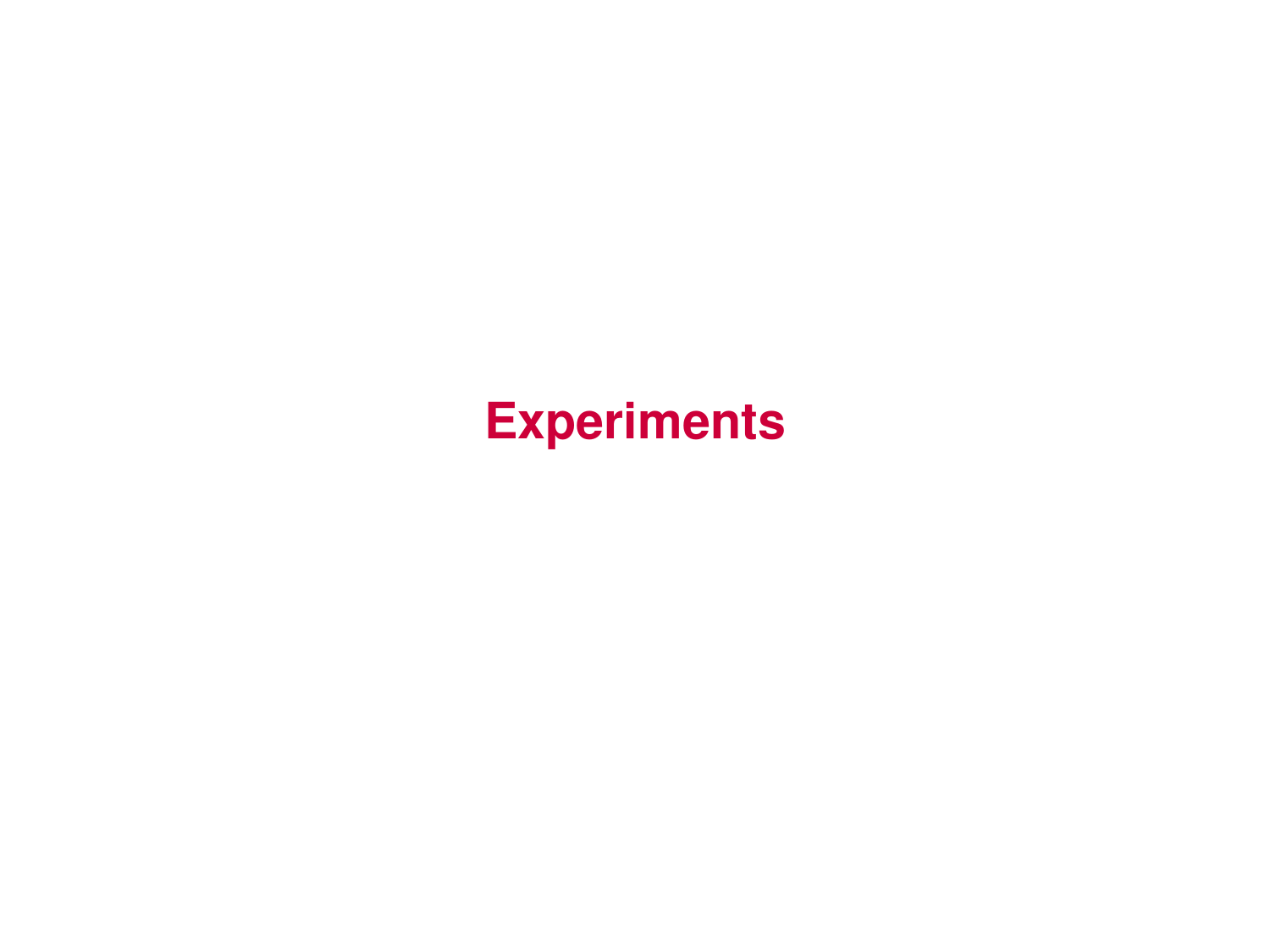#### **Hardware Setup**

• Multiple Patmos cores [\(http://patmos.compute.dtu.dk\)](http://patmos.compute.dtu.dk)

- 256 B stack cache for stack data
- 32 KB method cache for code (LRU)
- 32 KB data cache (2-way set-asso., LRU, write-through)
- Shared main memory
	- Random access latencies between [21, 40] cycles  $\Longrightarrow$  TDM slot length of 40 cycles
	- Arbitration various variants of based on TDM (TDMfs, TDMds, TDMes, TDMer, and TDMeri)

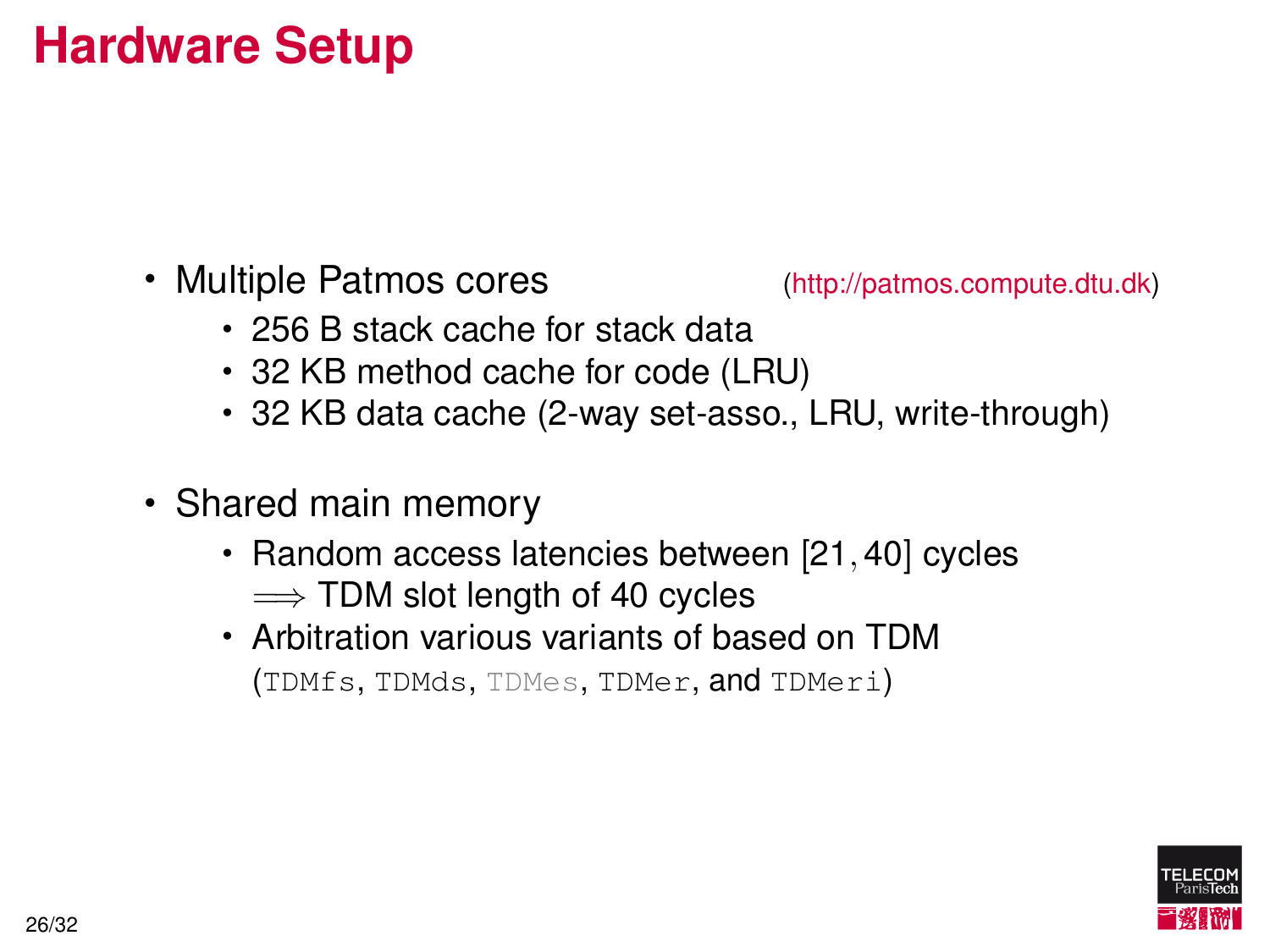#### **Task Set Simulation**

Randomly generated task sets:

- Vary utilization in steps of 10% in range [10%, 100%]
- 25%/75% or 50%/50% critical/non-critical tasks
	- 4, 8, 12, 16, 20, 24 cores/tasks
	- Overall 4320 simulation runs
- Based on randomized memory traces

(calibrated from actual traces of MiBench on Patmos)

- Objective:
	- Average-case impact on memory utilization (issue & release delays, memory idling)
	- How *work-conserving* can we get?

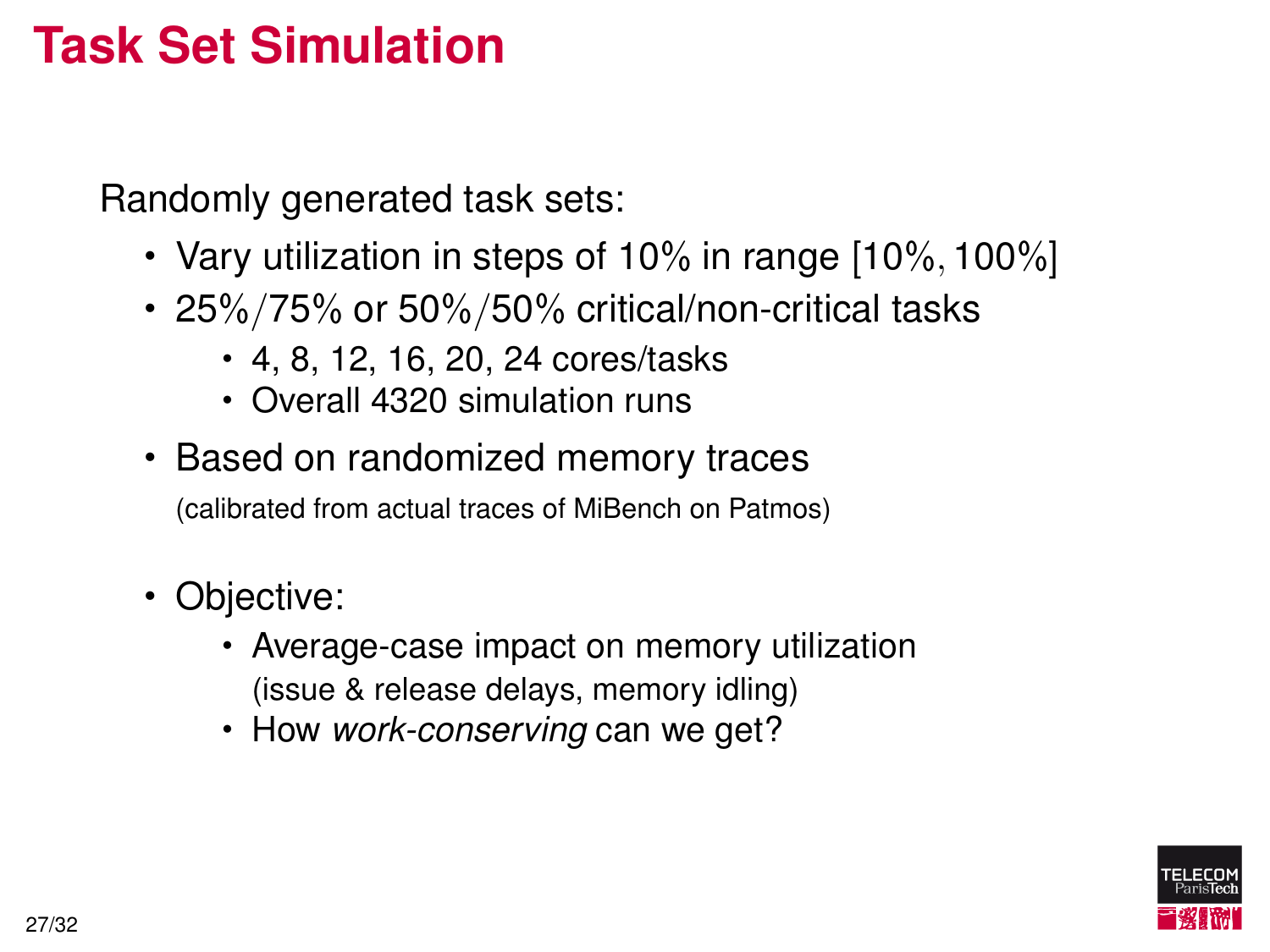#### **Results: Baseline**



Dynamic TDM arbitration largely eliminates issue delays.

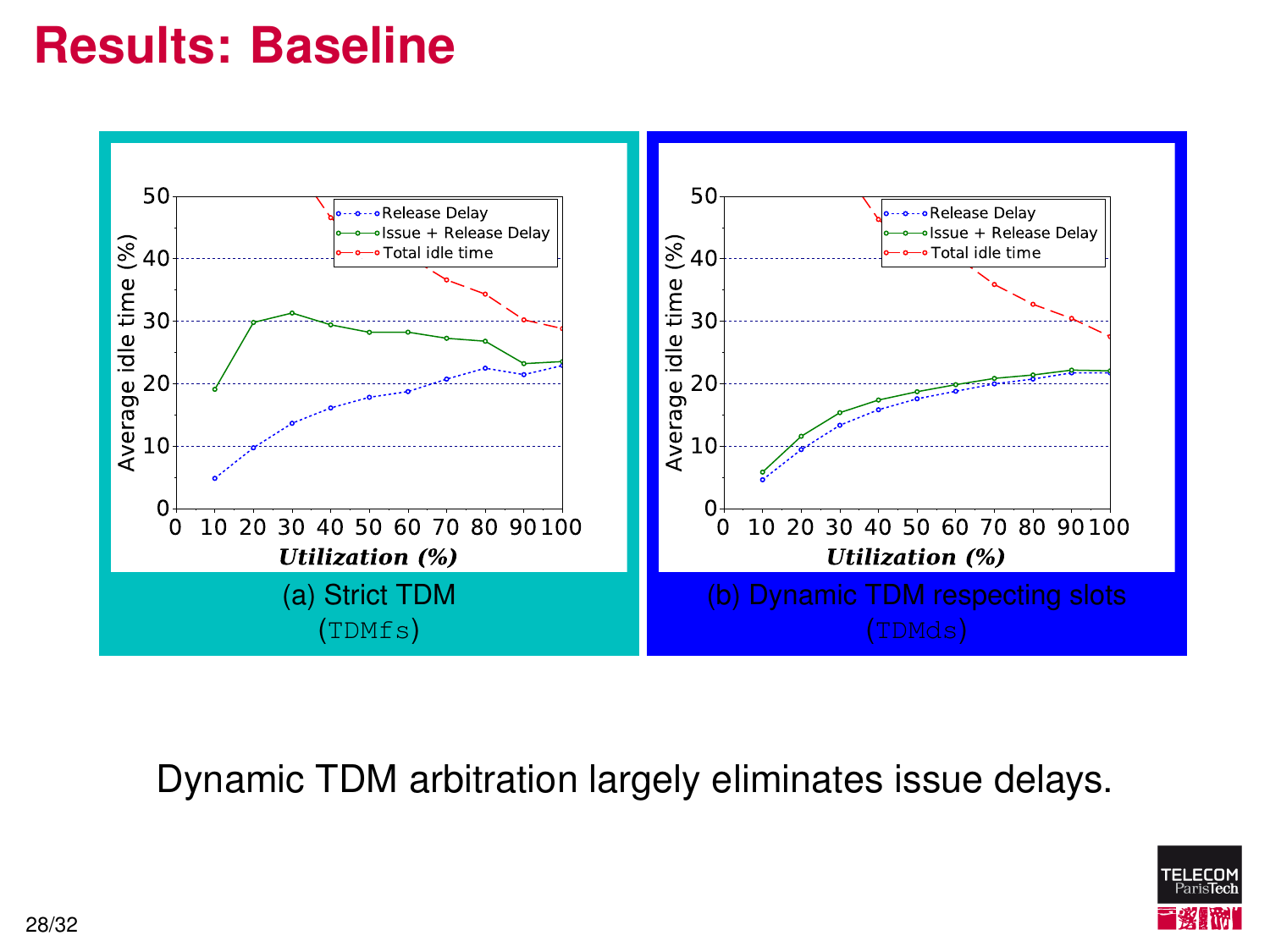# **Results: Dynamic TDM**



Fully dynamic TDM arbitration noticeably better under high load – but little change in total memory idling . . .

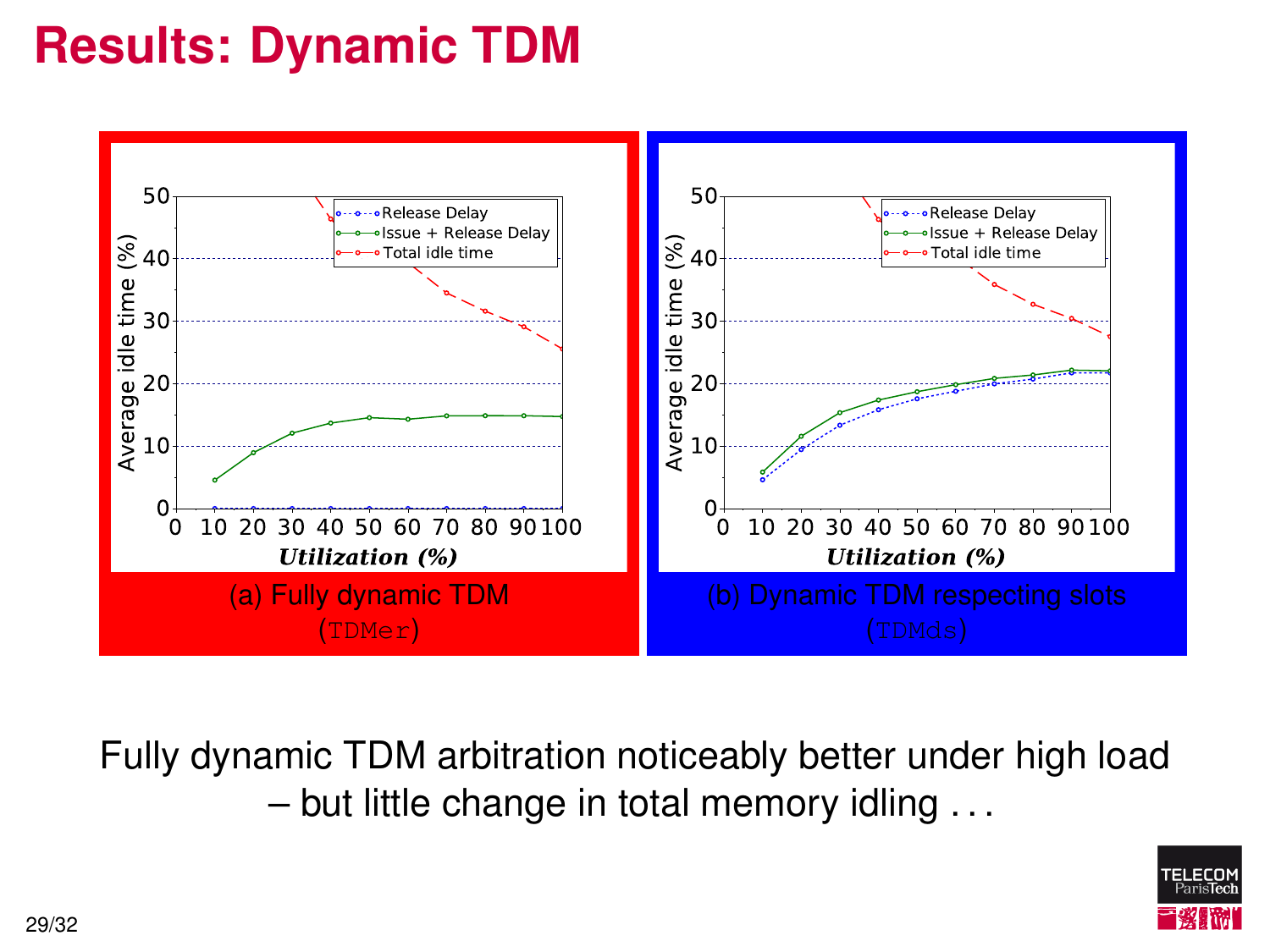## **Results: Initial Slack**



Initial slack (40 cycles) results in work-conserving arbitration total memory idling improves considerably under high load

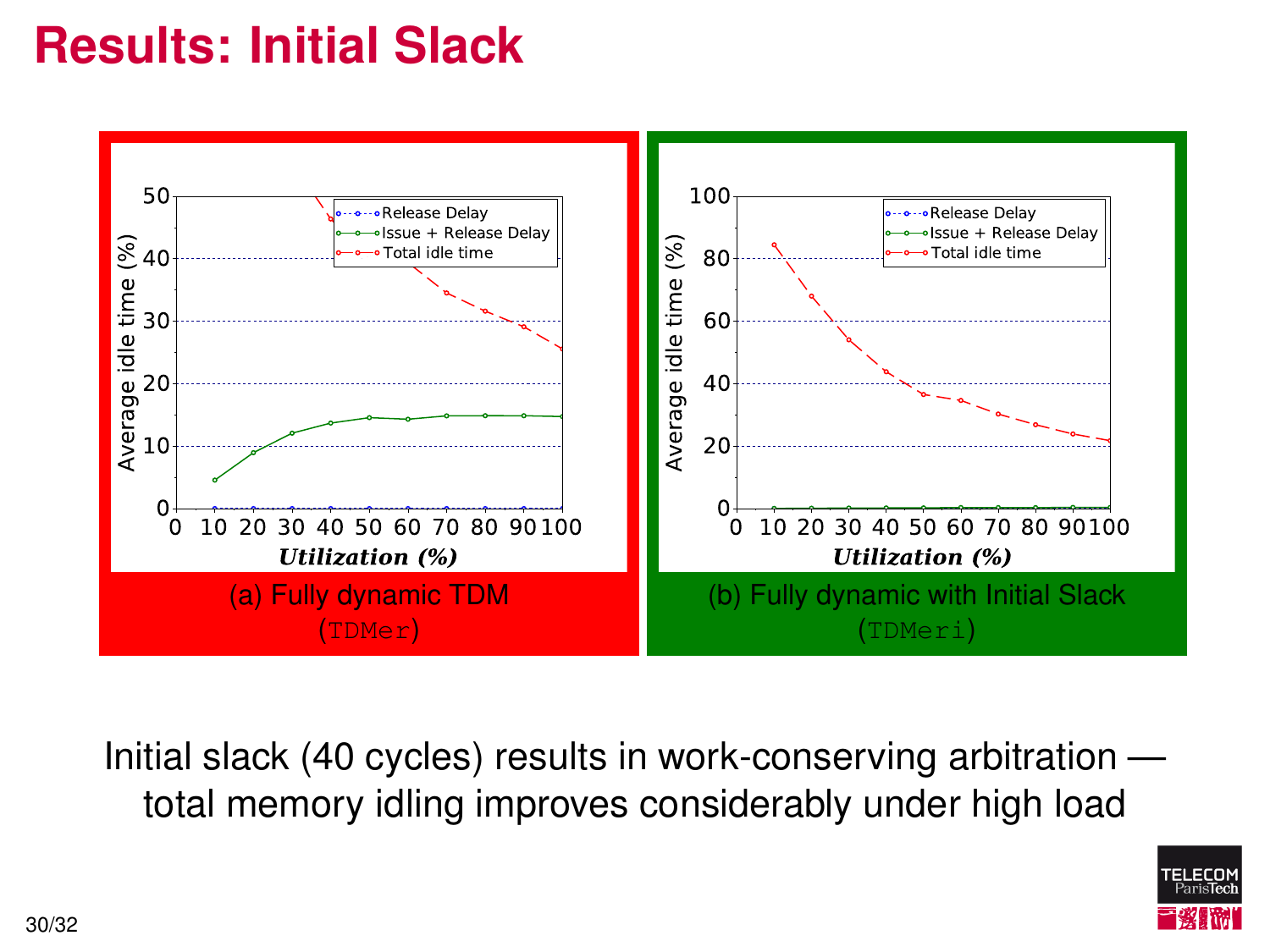#### **Conclusion**

- Dynamic TDM-based arbitration
	- Preserves TDM's guarantees
	- Simple analysis of critical tasks
	- Essentially work-conserving Yay!
- What else?
	- Multiple tasks on a single core  $\implies$  preemption (WiP)
		- Large slack counter values may delay task preemption
		- How can we control this delay?
	- Hardware implementation
		- Efficiently checking for the smallest deadline?
		- How to scale to large multi-/many-cores?